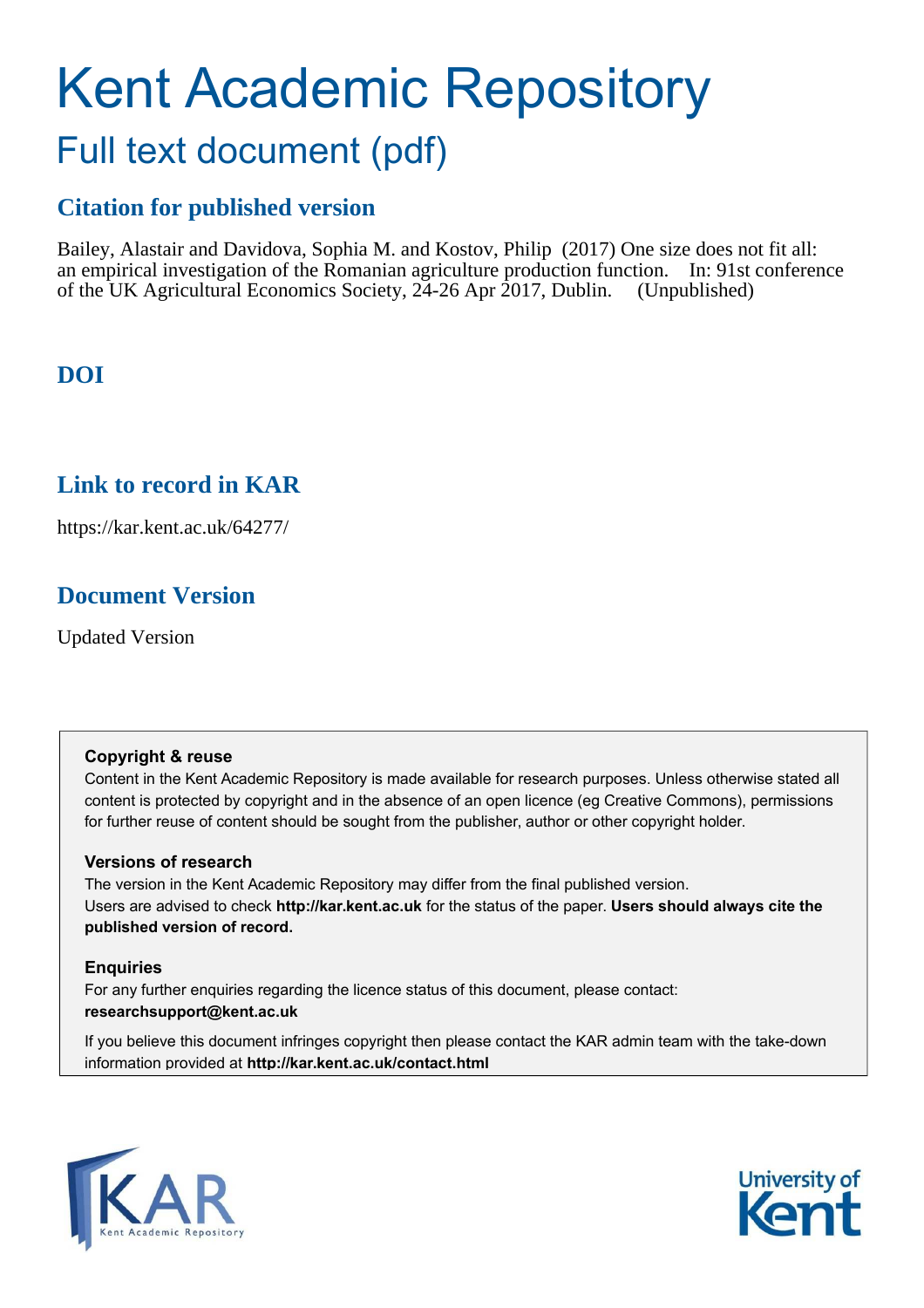# **One size does not fit all: an empirical investigation of the Romanian agriculture production function**

Contributed Paper presented at the 91st UK AES Conference, 2017 Dublin.

Philip Kostov<sup>1</sup>, Sophia Davidova<sup>2</sup>, Alastair Bailey<sup>3</sup>

1 University of Central Lancashire, U[K PKostov@uclan.co.uk](mailto:PKostov@uclan.co.uk)

2 University of Kent, U[K S.M.Davidova@kent.ac.uk \(](mailto:S.M.Davidova@kent.ac.uk)corresponding author)

3 University of Kent, U[K A.Bailey@kent.ac.uk](mailto:A.Bailey@kent.ac.uk)

#### Abstract

There are issues when researchers want to consider homogeneous, with regard to some functional relationship, groups. For example, in representative farm modelling analysts are interested in specifying groups of farms that have the same input/output relationship. This paper proposes to use the underlying functional relationship to derive such groupings. The paper employs finite regression mixture models to specify and estimate farm groups with regard to pre-specified functional relationship. The proposed approach is illustrated with regard to the aggregate production function of Romanian agriculture. The results point out to two farm clusters. The first one is more productive with a better use of capital and intermediate consumption. The second one makes a better use of land and labour. The calculated Shannon index shows that the second cluster is characterised by a higher level of land use diversity. The implications of the derived structure are discussed in light of two sets of policy – a production oriented and environment oriented one.

**Keywords:** finite mixture models; production function, Shannon index, land use diversity

JEL code: C21; Q14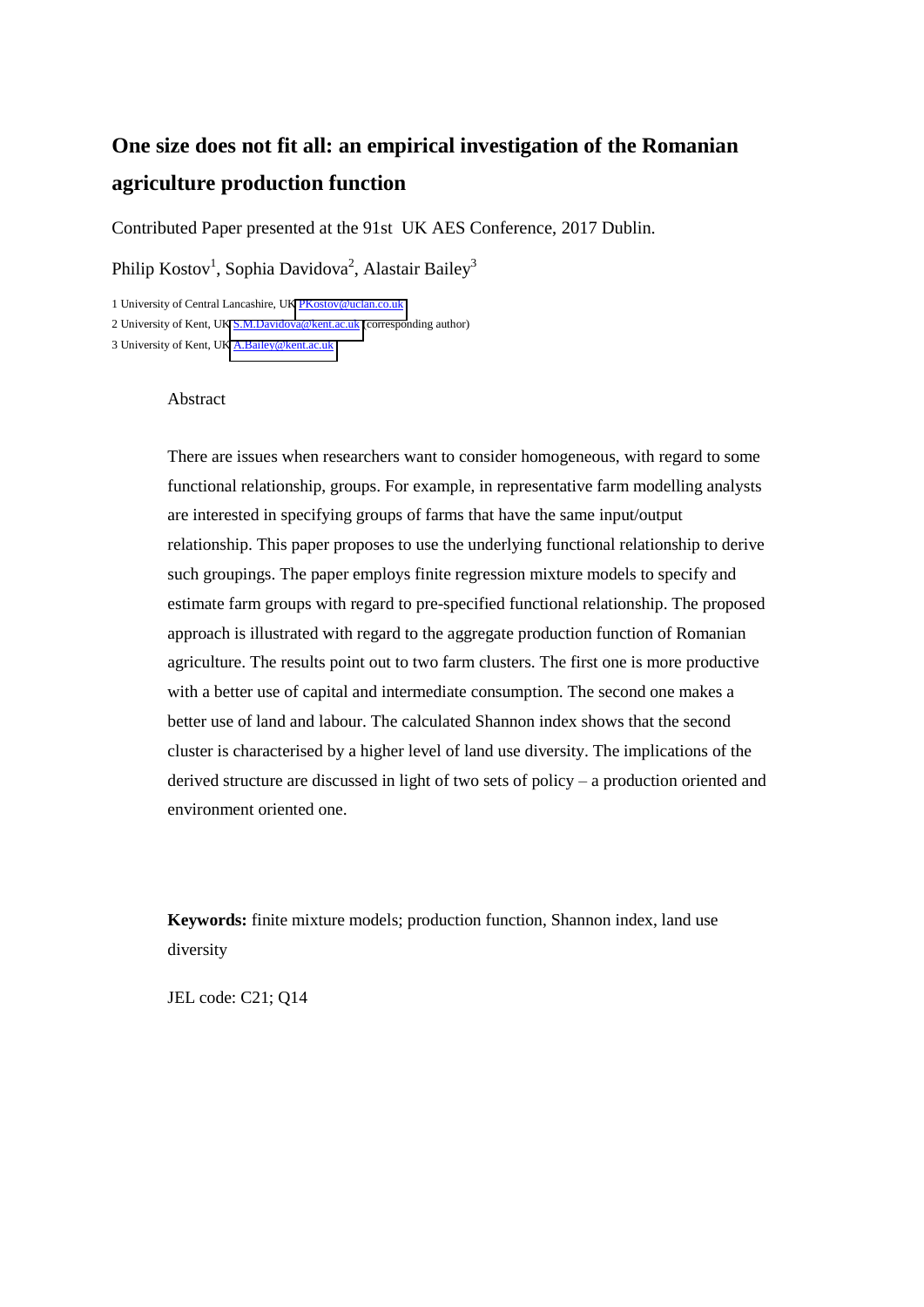# **One size does not fit all: an empirical investigation of the Romanian agriculture production function**

#### **Introduction**

Economists and policy makers have always been interested in producers' responses to policies in order to achieve some national or sectoral objectives, e.g. growth, employment, food security. The way producers respond to policy depends on their production function. The assumption that all observed units have homogenous production function, thus a homogenous response is a very heroic one. If this assumption does not hold, production units' policy responses will be heterogeneous. This heterogeneity in responses is the focus of the present paper.

Modelling heterogeneous responses has a long tradition in economics, and in particular in agricultural economics in the area of the so called 'representative farm modelling'. The traditional approach splits the units of interest into relatively homogenous groups and models these separately. Often the purpose of such modelling is to use the results for mathematical programing models of these different homogeneous groups. The way these groups are derived can, however, be problematic. Often some form of factor analysis or principal components analysis is applied with regard to selected observable characteristics in order to identify the groups. The problem with this approach is that it yields groups which are similar with regard to the observable variables used in the analysis, but not necessarily with regard to the functional relationship which is of primary interest in such an approach.

This paper proposes to specify homogeneous groups with regard to the pre-specified functional relationship, in this case a production function. The groups are estimated using finite regression mixture models. We propose this method as the most adequate when the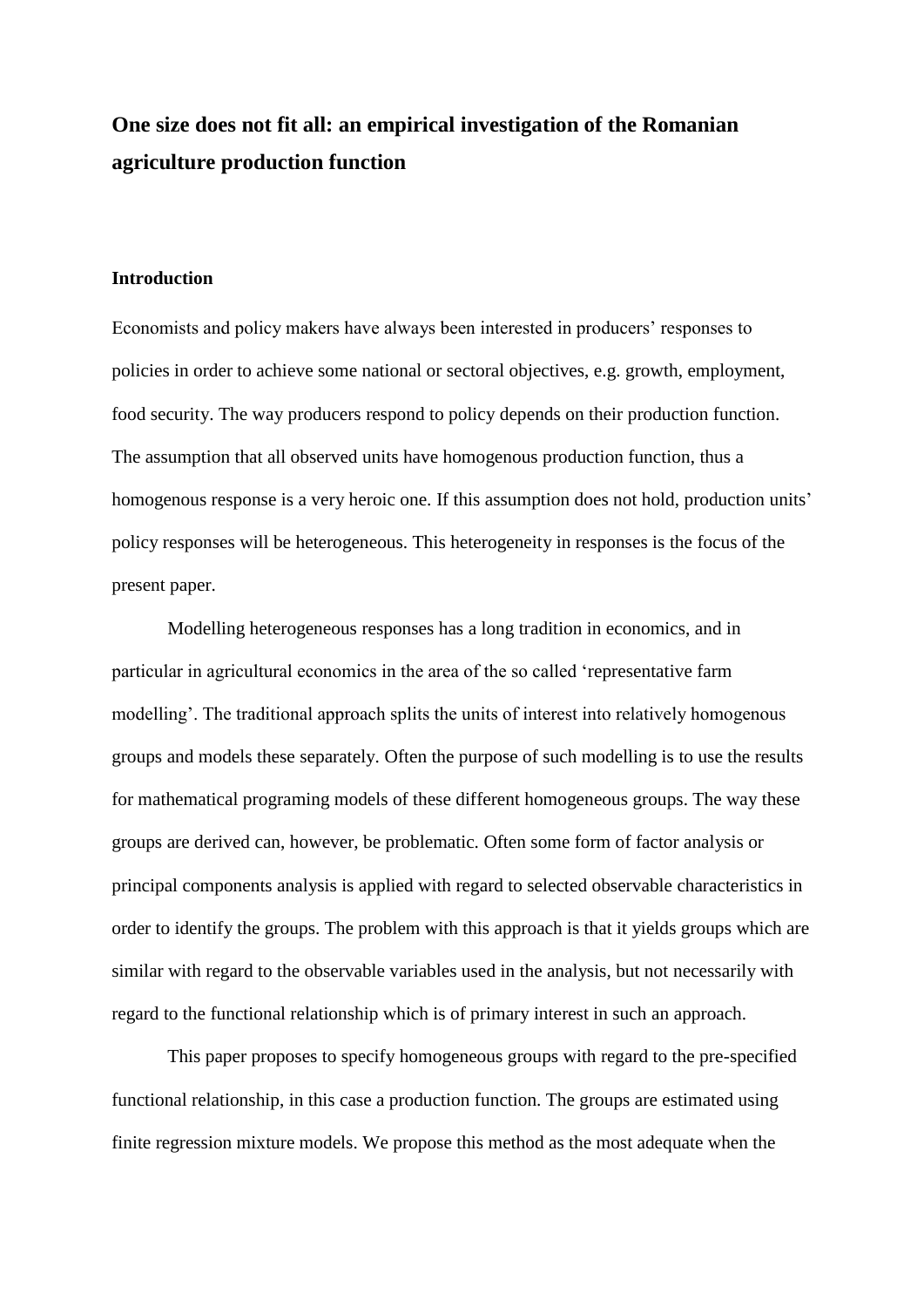issue in hand is either to investigate policy responses of groups of firms with similar production function, or to model their production function in the follow-up simulation model.

We illustrate the proposed approach with regard to the aggregate production function of Romanian agriculture. The implications of the derived structure are discussed in light of two sets of policy measures, namely a production oriented and an environmental one. The empirical analysis is focused on the aggregate agriculture production relationship. We provide a farm classification based on the production function which, in contrast to the farm characteristics generally used in the clustering approach, is not directly observable.

The empirical application is to farm structures in Romania. Examining such a classification for a specific country has distinct policy implications. Different groups of farms, identified using the proposed methodology, are expected to react differently to production incentives, since by definition they have different production functions. The aggregate reaction of the agricultural sector will be a weighted average of the responses of the different groups.

The results from the analysis point out to two farm clusters. What is striking in the obtained classification is that the relative shares of capital and labour are very similar across the clusters. And yet, the two groups make very different use of their capital and labour endowments in terms of the amount of output they manage to extract from each of these two production factors. The first group is more productive, but this productivity comes from capital and intermediate consumption, while the second group makes a better use of land and labour. Policies may have structural change effects changing the balance between the two clusters and induce different production responses. The first cluster has a productivity focus. Production oriented policies that aim at e.g. increasing food security or boosting exports through coupled output support, or conversely aim at increased competitiveness by removing price intervention, are easier to link to the first group of farms. Since land use is the ultimate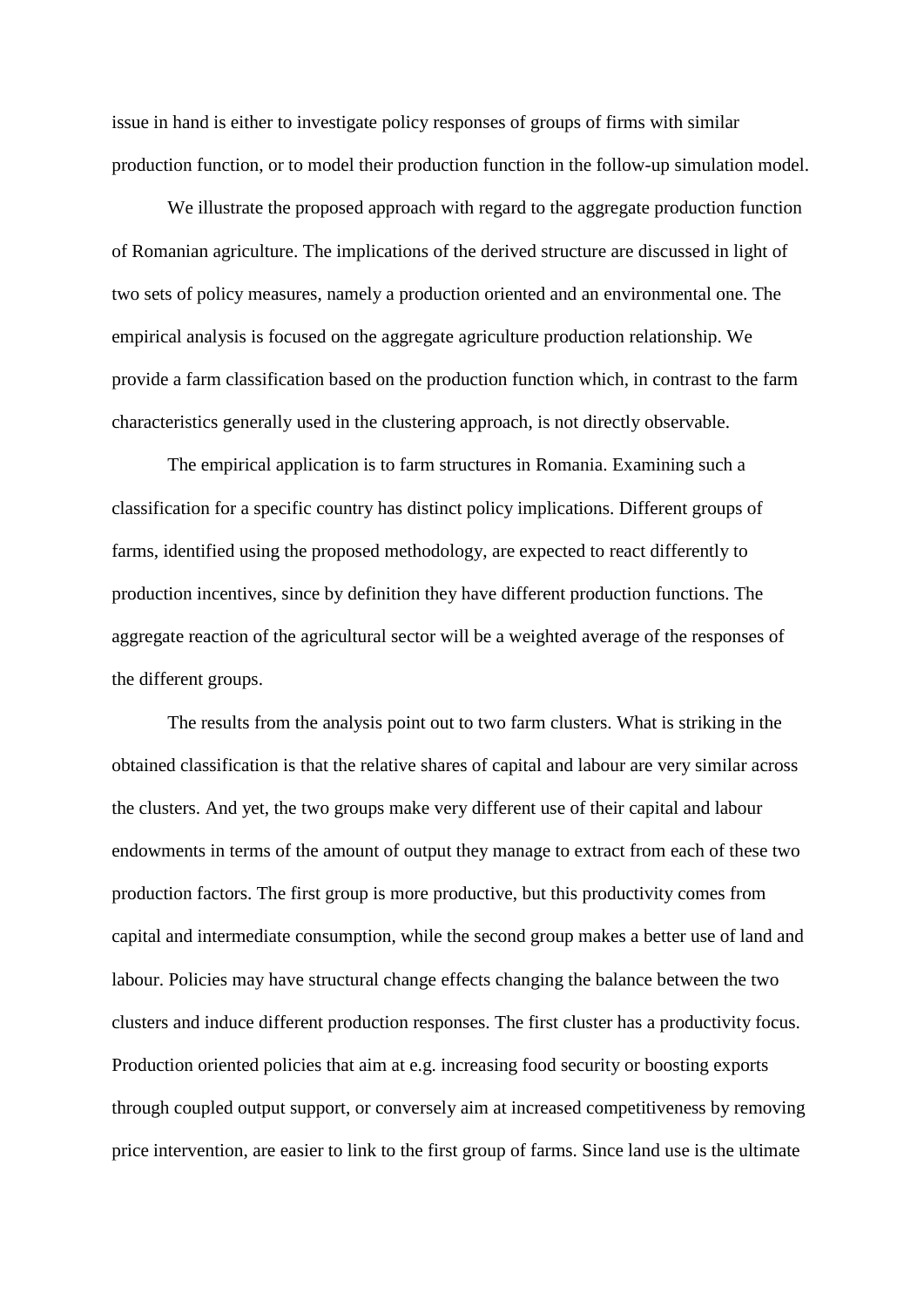basis for agriculture, the paper adopts farmland use diversity as a crude measure to ascertain any structural effects of environmental policies. The second cluster is characterised by a higher level of land use diversity, which suggests that these farms are better suited to deliver environmental public goods and might be more affected by environmental policies and their reforms.

The remaining of the paper is structured as follows. The next section provides the motivation for the proposed approach in comparison to alternatives. The third section presents a short overview of Romanian agricultural sector. Sections 4 and 5 include methodology and data respectively. Section 6 discusses the results and section 7 concludes.

#### **Motivation**

Economic theory has a longstanding tradition of emphasising uniformity. The principle of the 'representative economic agent' is probably the best known theoretical abstraction in economics. Assuming such uniformity is very useful in deriving theoretical properties helping microeconomic models to be easily expressed into common sense logic. This approach has been very fruitful in producing logical outcomes based on sound principles of rationality. Furthermore, it has also provided a basis for statistical investigation. Since this concept is an abstraction and it is obtained by averaging the reactions of the actual economic agents, the representative agent responses can be obtained by averaging the observed responses of the actual agents. Hence, although directly unobservable, estimating a mean regression type of statistical model implicitly yields the response of the representative economic agent.

This uniformity principle, however useful, has its limitations and has been questioned. From a theoretical point of view, models of bounded rationality which combine two types of representative agents have been shown to be able to produce qualitatively different outcomes.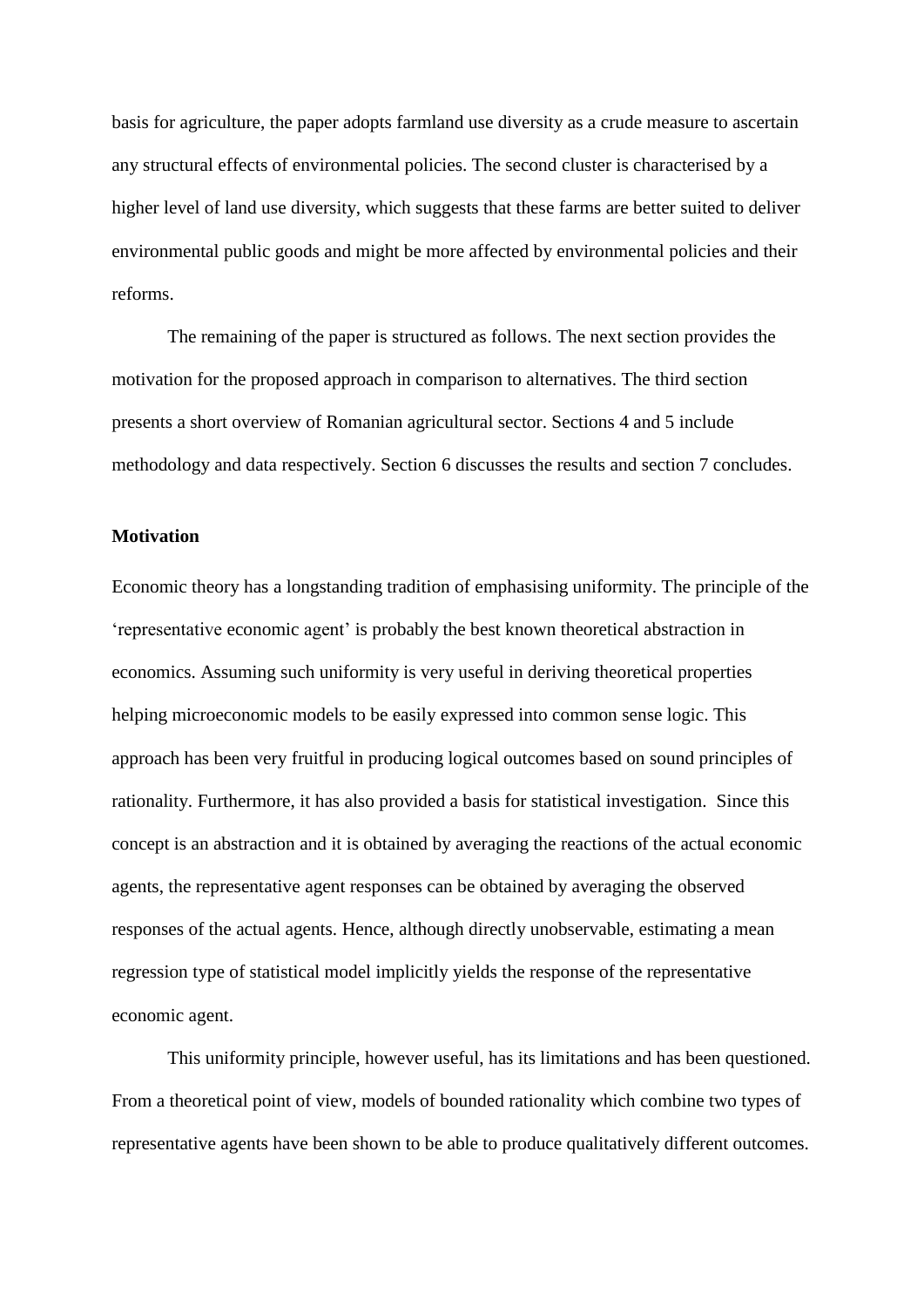For example, De Long et al. (1990) present a model with rational agents and noise traders who behave randomly and interact with the rational agents. One of the surprising outcomes of this model is that the noise traders, who non-intentionally (i.e. randomly) make very risky investments, may under certain conditions end-up dominating the market. Kogan et al. (2006) further investigate this issue, which is now accepted in financial literature (see e.g. Cogley and Sargent, 2009; Le Baron, 2012; Luo, 2012).

This paper, however, is not concerned with the theoretical challenges to the uniformity principle, but rather with some empirical considerations. A major problem in empirical research is that the theory rarely prescribes the form of the functional relationship between the variables in question. It is essentially not possible to know beforehand the functional form of this relationship. Hence, the problem of 'representativeness', i.e. homogeneity in response, becomes interwined with the issue of the functional specification. There is a clear trade-off in this area. Using more flexible functional representation reduces this problem, but also makes the interpretation and inference more difficult, and in some cases impossible (as in the case of the curse of dimensionality problem). Using more restrictive functional representations results in more tractable models, but in this case the representativeness assumption is more likely to be violated simply because the used functional representation is inadequate. Therefore, the representativeness condition in empirical modelling is dependent on a given functional specification. In other words, the question of whether the units of analysis exhibit the same relationship is only meaningful with regard to the given functional form of this relationship.

To simplify the issue, the following discussion focuses on the production function, but our argument is equally applicable to other functional relationships. Grouping units of analysis with regard to their production function (or any other functional relationship of interest), as it is proposed in this paper, not only asks the relevant question (i.e. what different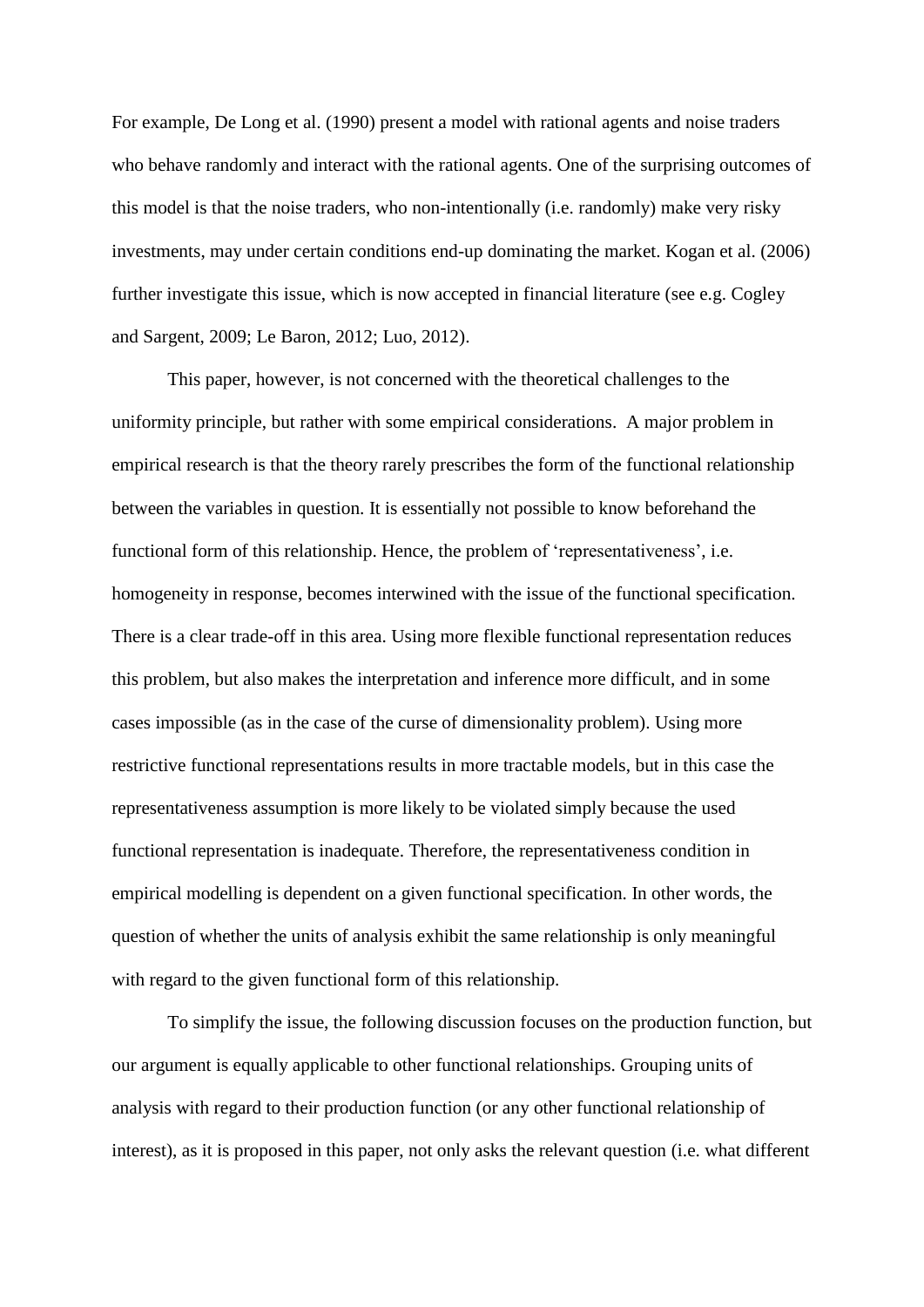functional relationships describe the data) directly, but also makes the classification issue explicitly dependent on the choice of the functional form. It provides a clear definition of the kind of representativeness the researcher is looking at. If the aim is to group farms with similar production function either because this is the characteristic of interest or because the intention is to model their production function in a follow–on simulation model, this is clearly the question that has to be asked. A clustering type of approach in contrast asks a very different question. It asks how similar the units appear to be with regard to some predefined observable characteristics. Such a question leaves the issue of 'representativeness' very vague. It also implicitly claims a kind of logically inconsistent universality. For example, one may use some set of 'relevant variables' to cluster units and then assume that the functional relationship is homogeneous within each cluster. However, the same approach could be applied to a wide range of relationships, such as e.g. cost, profit and production functions. Therefore, the units in the same cluster are assumed to have the same type of functional relationship for all of the above. This is a very unrealistic assumption.

Finally, there is another more practical consideration. Economic analysis is often based, as in this paper, on aggregate relationships, which undoubtedly contain unobserved heterogeneity. For example, when we look at the issue of production function, since technologies are very different for different farm typologies, it is reasonable to consider different production functions for different types of farming typologies, e.g. livestock, crop, vegetables etc. farms. Yet, doing so, results in a large number of underlying models without actually solving the problem of unobserved heterogeneity since even within a certain typology, different technologies could co-exists, based on characteristics that are not directly observable. Therefore, from a purely practical point of view, there is a trade-off: on the one hand, we would want a small number of functional relationships, but on the other, would want these relationships to encompass both the similarities and differences amongst the units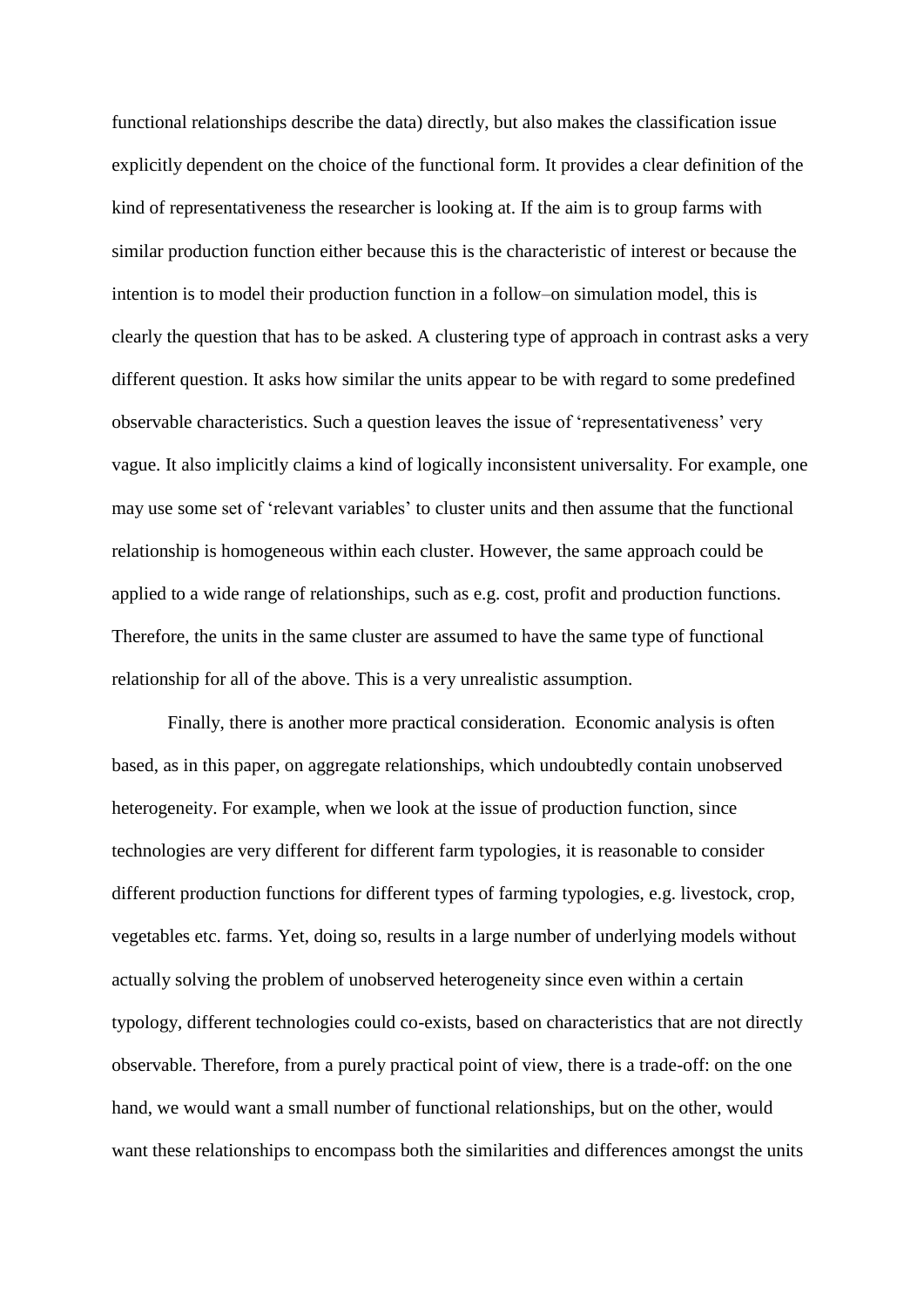of interest. In other words, subject to the constraints defined by the choice of functional relationship, we want the best combination of such functional relationships that describe the data. Hence, in our application of the proposed method of classification the question becomes: how many distinct production functions can describe the output response of Romanian agriculture and what are their characteristics? In this way we not only provide a characterisation of an an economic sector (agriculture), but also simultaneously determine the behaviour of its production units.

Whenever the policies do not affect the structure of agriculture, i.e. they do not affect the balance (i.e. the weights) of the different groups, the proposed methodology will just provide an approximation to that response (i.e. production function). However useful such an approximation might be, there are alternatives that can achieve the same result (e.g. using a more flexible functional form). The real advantage is apparent when policies have structural effects and they affect the balance of the classified groups. In this case the structural change effects can be inferred by examining the differential production responses by different groups. To illustrate this, we consider two broad types of agricultural policies – production related and environmental.

#### **Agricultural sector in Romania**

Romania has long traditions in farming and currently is home of the largest number of farm holdings in the EU, 3.6 million, accounting for 33.5 per cent of all EU agricultural holdings (FSS, 2013). A major characteristic of Romanian farms is that they are biased towards small scale - about three quarters are small - measured in physical size they cultivate less than 2 hectares. At the same time, there are large farms playing a key role in agricultural production and productivity. According to agricultural census, farms larger than 50 ha cultivate 53 per cent of agricultural area. Popescu and al. (2016) calculated Gini coefficient for the size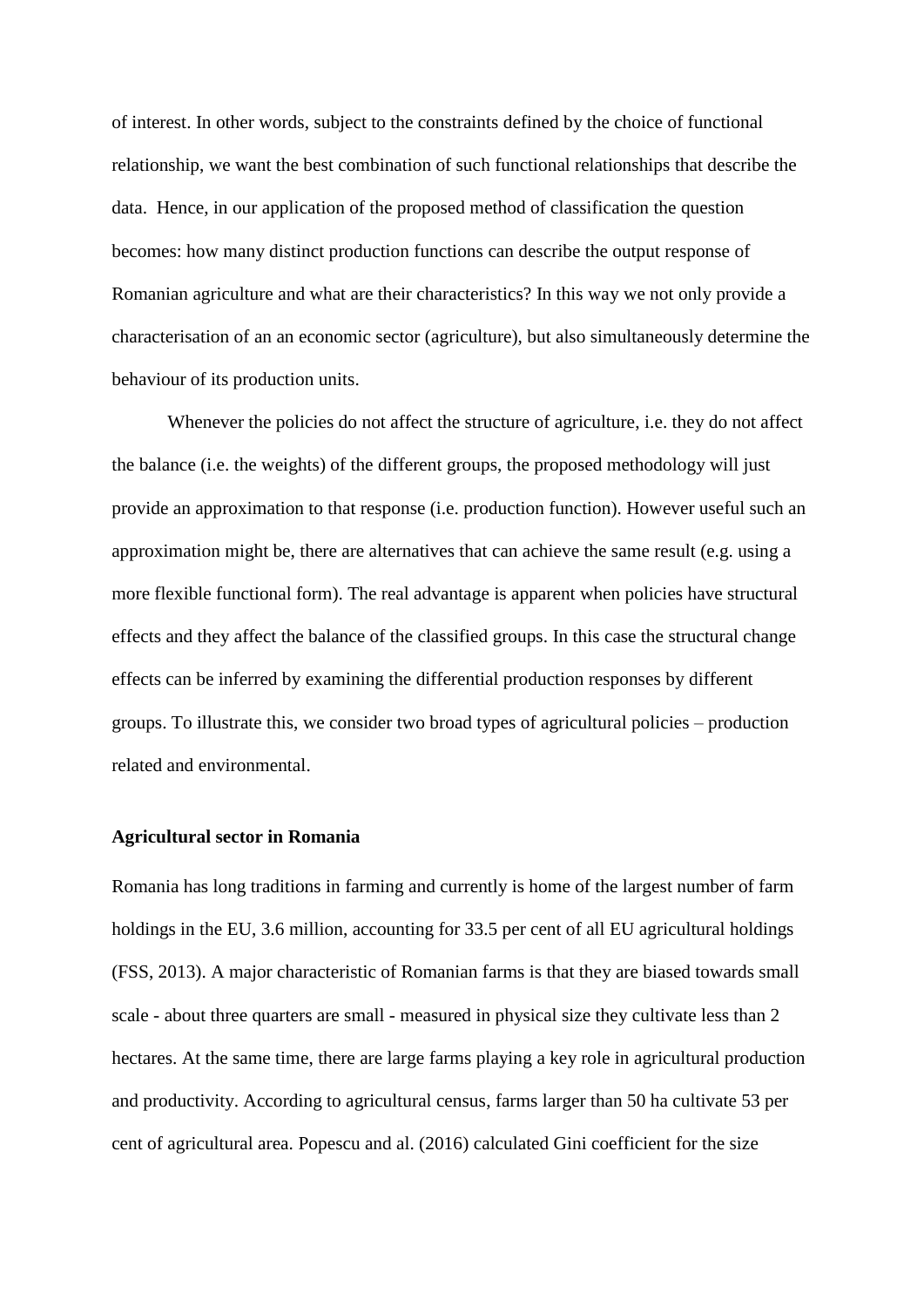distribution of farms in Romania. The value of Gini coefficient of 0.582 places Romania on the sixth place amongst the EU Member States (MS) according to the most unequal land size distribution.

Agriculture is also important for rural labour. Agricultural census points out that Romania engages the second largest number of farm workers in the EU (second only to Poland), equivalent to 1.5 million full-time equivalents measured in Annual Work Units (AWU) (Eurostat, Agricultural Census in Romania). Data also indicates a sharp decrease in labour between 2003 and 2010. However, Tocco et al. (2014) found little mobility of labour out of farming to other sectors of the economy. The major move out of farming was either to retirement or non-employment. To a great extent the decrease recorded by Eurostat might have been due to retirement, since during this period 46.4 per cent of farmers running farms with an area of less than 20 ha (the overwhelming majority of farms in Romania) were older than 65 years of age (Page and Popa, 2013).

Concerning capital, Romania has the lowest total asset value per farm in the EU (below Euro 40,000) due to low land prices, small farm sizes and less capital-intensive types of farming (EC, 2016). Fixed assets (land, farm and other buildings, forest capital, machinery and equipment, and breeding livestock) account on average to around 75 per cent of total assets. Buildings have the largest contribution to the fixed assets.

Although lagging behind farms in the other EU MS, Romanian small-farm landscape maintains rich agro-biodiversity. Page and Popa (2013) emphasise the provision of public goods by these types of farms, including sustainable land use and biodiversity conservation.

The inheritance of transition is likely to have influenced this quite heterogeneous farm structure and the unsatisfactory performance reflected in the gap with the other EU MS. Before the reforms of late 1980s - beginning of 1990s three types of farm structures were typical for Romanian agriculture – state farms, agricultural production cooperatives and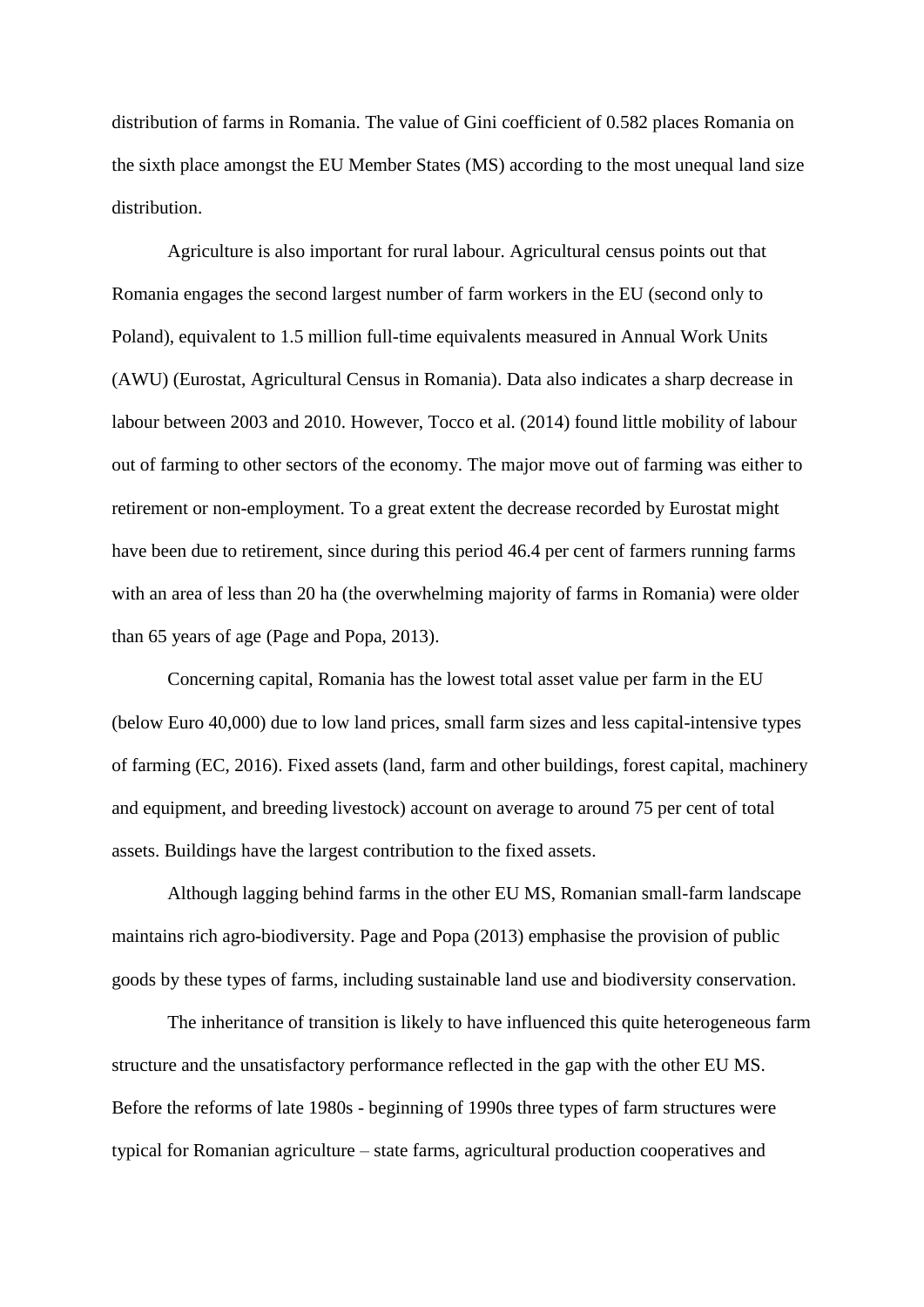small-scale individual farming, particularly developed in mountainous regions. In 1989, individual farms accounted for 12 per cent of the total agricultural area, production cooperatives (with an average size of 2,400 ha) – to 59 per cent and the remainder was accounted for by the state farms (Rizov et al., 2001). Ten years later, individual farms managed 58.6 per cent of land and the remaining was cultivated by commercial companies, agricultural societies, farmers associations and other institutions. Rusu at al. (2002) classify the agricultural economy into two distinct structures, one which they call 'traditional', incorporating the majority of small-scale farms, and second, a sector tending to modernisation and productivity, i.e. agricultural commercial companies and agricultural associations. Strictly speaking, adapting pre-existing farming structures and the millions smallholders to a market economy carries forward a set of constraints that can restrict the possible production responses. Starting anew, on the other hand, does not imply such restrictions and could potentially result in different technological relationships and different production responses that are not alike those of the pre-existing farms. Furthermore, under the conditions of a rather turbulent transition period characterised by a series of shocks and a typical 'stop and go' approach, establishing a new farm could have been a quite different endeavour depending on when exactly the business was created, potentially resulting in even more diversity in underlying technologies.

#### **Methodology**

We employ finite regression mixture model to specify and estimate farm groups with regard to the pre-specified production function. It is assumed that, conditional on a set of covariates X, y arises from a probability distribution with the following density:

$$
f(y|\theta, X) = \sum_{k=1}^{K} p_k g(y|\lambda_k, X)
$$
 (1)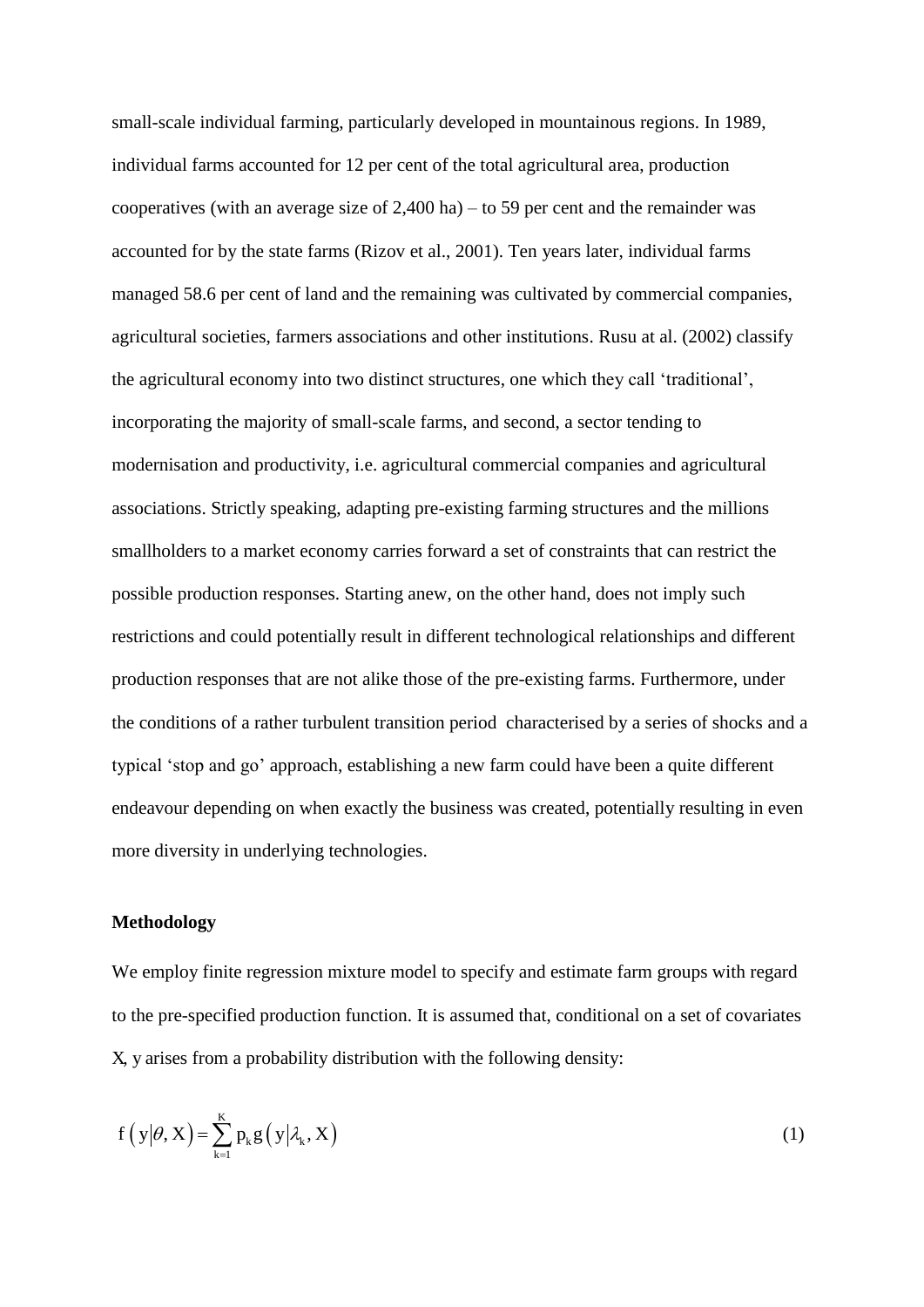where 
$$
p_k
$$
 are the mixing proportions (0< $p_k$ <1 for all k and  $\sum_{k=1}^{K} p_k = 1$ ), and  $g_k(y|\lambda_k)$ 

probability distribution, parameterised by  $\lambda_k$ . This means that y can be viewed as drawn from K different underlying (conditional) probability distributions. The parameters  $\lambda_k$  specify a regression model, i.e. they include regression coefficients, as well as the distribution parameters. In this study, we use a linear regression specification (see De Sarbo and Cron, 1988; Wedel and Kamakura, 2001), but in principle any other parametric specification, could be used instead. The nature of the estimation algorithm is very general and allows for a wide range of specifications. Equation (1) states that the data-generating process for y, conditional on X, is a mixture of regressions. Thus if y is the output and X are the inputs, this expression states that the data comes from several distinct production functions.

One can obtain the maximum likelihood estimate for the parameters  $\theta$  by using the Expectation Maximisation (EM) algorithm of Dempster et al. (1977) and then apply the 'maximum a-posteriori' (MAP) principle to assign observations to each of the underlying distributions. The EM algorithm used in the analysis consists of the following two steps, namely, the E(xpectation) step and the M(aximisation) step. In the E step the conditional probability of observation i belonging to  $g_k(.)$  during the m-th iteration for all i and k, is given by:

$$
t_{ik}^{(m)} = t_k^{(m)}\left(y\Big|\theta^{(m-1)}, X\right) = \frac{p_k^{(m-1)}g_k\left(y\Big|\lambda_k^{(m-1)}, X\right)}{\sum_{l=1}^K p_l^{(m-l)}g_l\left(y\Big|\lambda_l^{(m-l)}, X\right)}
$$
(2)

where the bracketed superscripts denote estimates for the parameters during the corresponding iteration.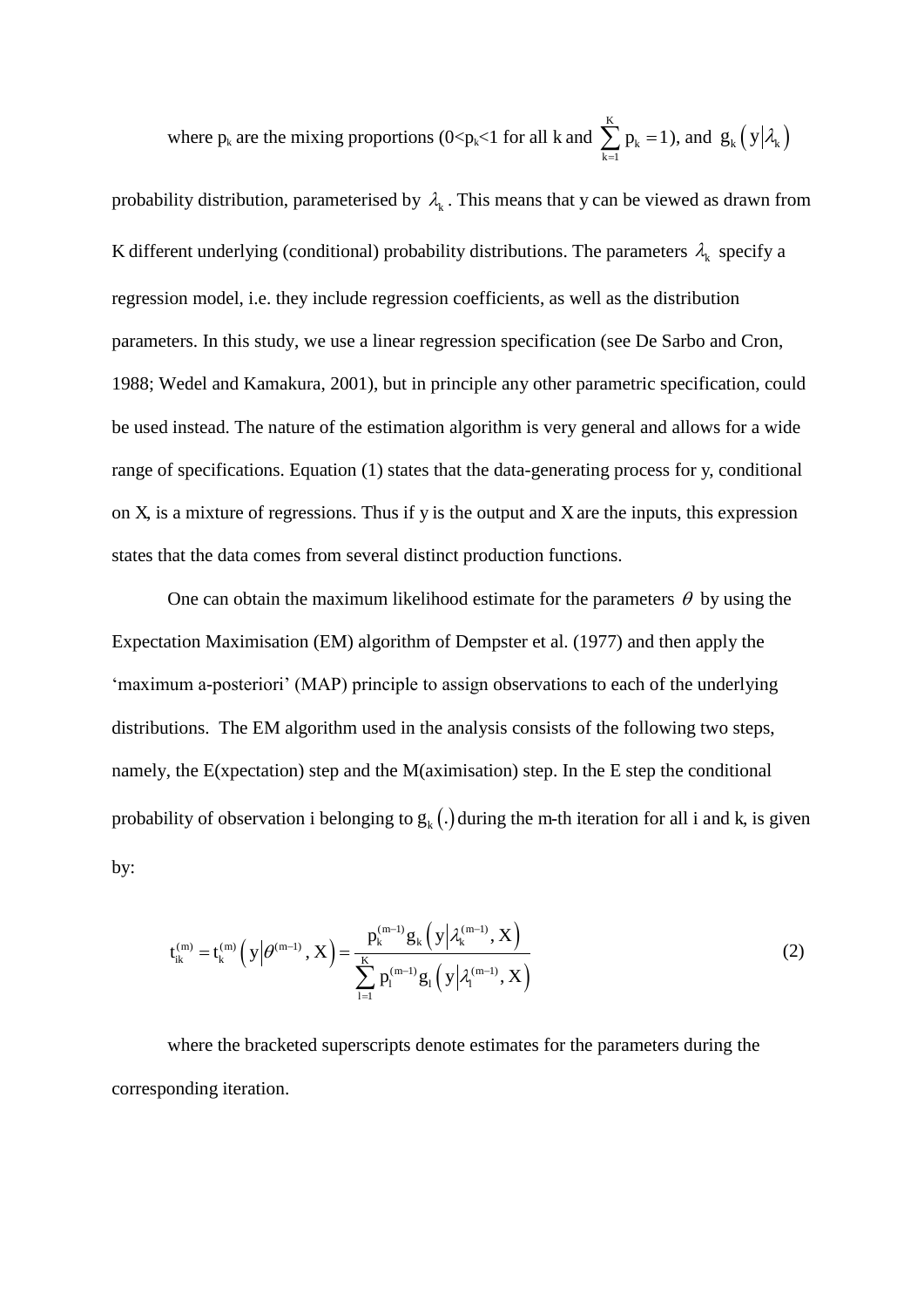In the M step the ML estimate,  $\theta^{(m)}$  of  $\theta$ , is updated using the conditional probabilities,  $t_{ik}^{(m)}$ , as conditional mixing weights. This leads to maximizing:

$$
F\left(\theta\middle|y,t^{(m)}\right) = \sum_{i=1}^{n} \sum_{k=1}^{K} t_{ik}^{(m)} \ln\left(p_k g_k\left(y_i \middle| \lambda_k, X\right)\right)
$$
(3)

The updated expressions for the mixing proportions are given by:

$$
p_k^{(m)} = \frac{\sum_{i=1}^{n} t_{ik}^{(m)}}{n}
$$
 (4)

The updating of  $\lambda_k$  depends on the parametric specification and, therefore, no general formula can be given. The maximisation step is essentially the standard maximisation routine used to estimate the conditional model given some fixed, determined in the expectation step, mixing proportions. The generic equation (3) expresses calculating the log-likelihoods for each separate component and maximising the weighed likelihood with weights given by the posterior probabilities  $p_k^{(m)}$ . Thus, by adapting the maximisation step, a wide range of models could be fitted.

The above description assumes that we know the exact number of clusters. However, this is typically not the case. Choosing the appropriate number of mixing distributions (clusters) is essentially a model selection problem. One can estimate the regression mixture models for different number of clusters and then selects amongst these. A popular criterion in model selection problems is the Bayesian Information Criterion (BIC) (Schwarz, 1978).

$$
BIC_{mK} = -2 L_{mk} + v_{mK} ln(n) \tag{5}
$$

where m is any model (thus m denotes the choice of the parametric (conditional) distributions g(.) or any combination thereof), K is the number of components, L is the (maximised) complete log-likelihood and v is the number of free parameters in the model. If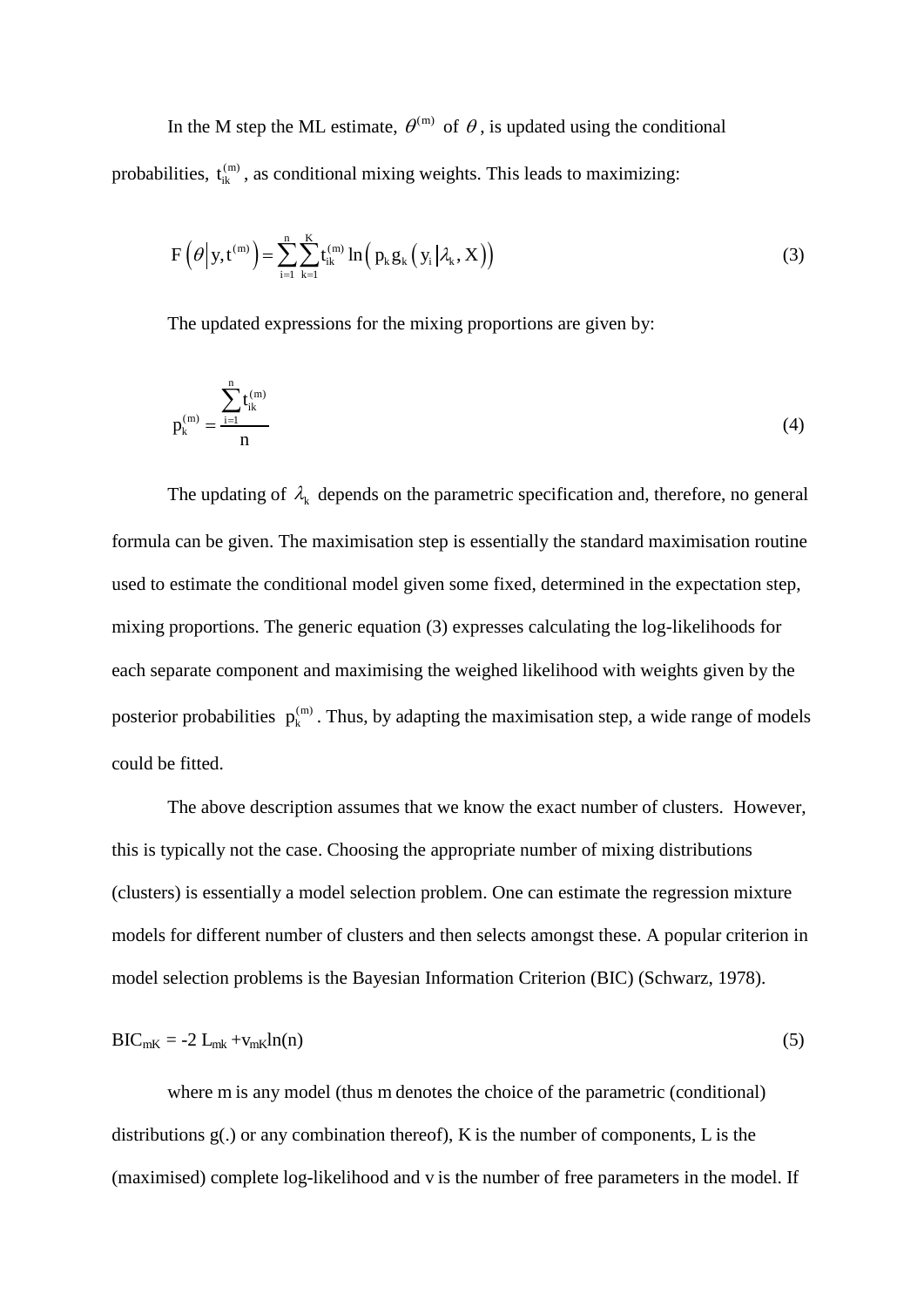the choice of  $g(.)$  is taken for granted, then  $(5)$  suggests a strategy of consecutive estimation of (m, K) models for K=1,2,.. until BIC increases. The consecutive estimation strategy also ensures against the danger of over-fitting the statistical model (1).

We use the BIC as a main model choice criterion, although details on some alternatives are also provided. The BIC is based on an asymptotic approximation of the integrated log-likelihood valid under some regularity conditions. It has been proven that the BIC is consistent and efficient on practical grounds (e.g. Fraley and Raftery, 1998). Moreover, the whole class of penalised likelihood estimators, of which the BIC is a special class, are consistent (Keribin, 2000). The BIC is furthermore approximately equivalent to the popular in information theory Minimum Description Length (MDL) criterion.

If one needs to select of model where in addition to the model fit the ability to define well separated clusters is taken into account, the integrated complete likelihood (ICL) criterion can be used. The ICL can be expressed (Biernacki et al., 2002) as BIC with an additional entropy penalty term as follows:

$$
ICL_{mK} = -2 BIC_{mk} - 2 \sum_{i=1}^{n} \sum_{k=1}^{K} z_{ik} \ln t_{ik}
$$
 (6)

where  $z_{ik}$  are the cluster membership indicators. In the present application, we are not explicitly interested in the degree of separation of clusters. Nevertheless, applying the ICL can be used as an additional clustering criterion.

The mixture models with increasing number of components can be analysed in a nested models framework. Therefore, the Likelihood Ratio (LR) test can be readily applied to consecutively test for the number of components. In order to provide a valid small sample inference, the distribution of the LR tests statistic can be simulated via bootstrap. Such a bootstrap approach is however very expensive in computational terms. For this reason, we will only implement it to test the model selected by the information criteria.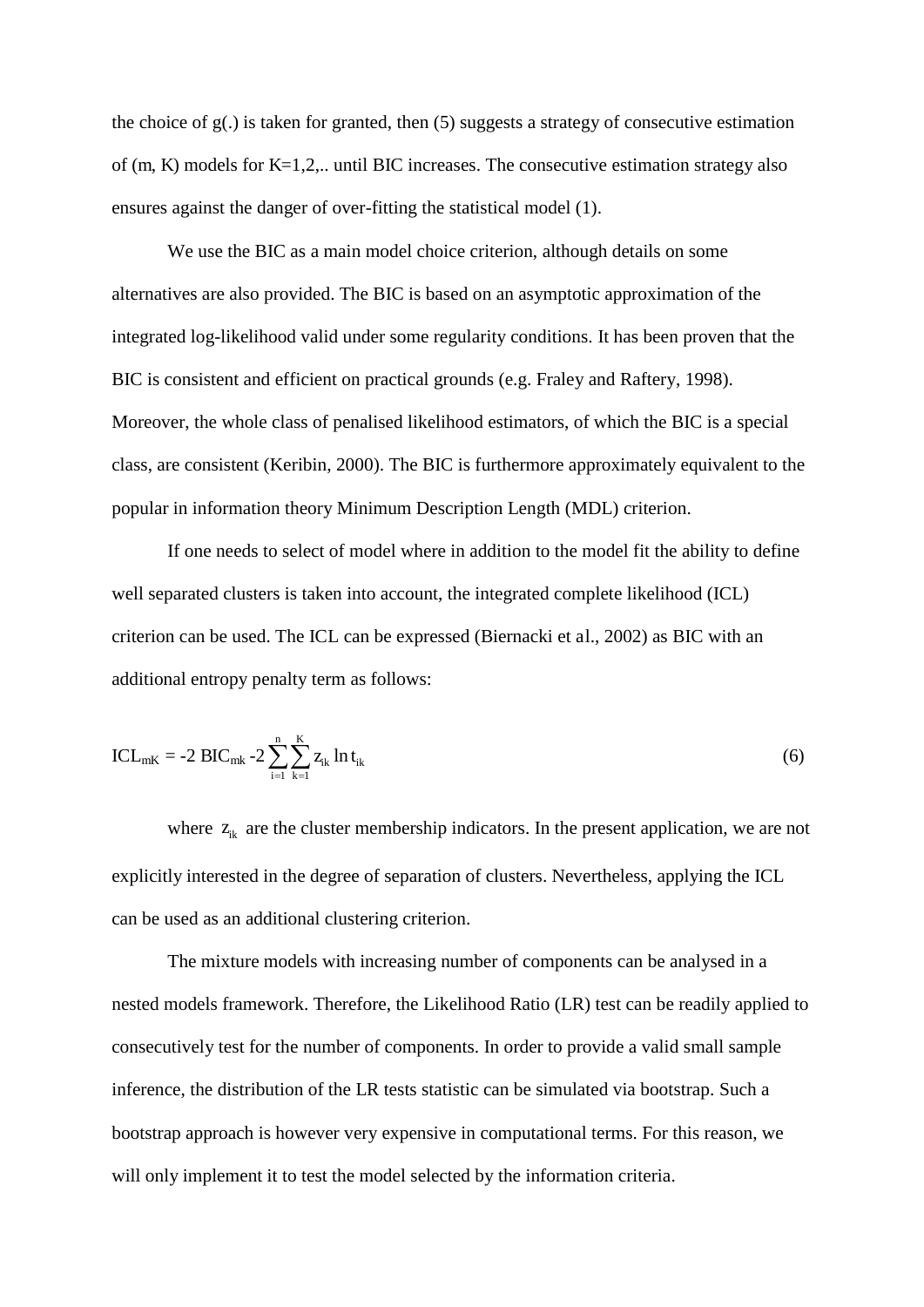The finite regression mixture approach describes the functional relationship as an hierarchical mixture model, where the data generation process generates each observation from a finite set of underlying sub-models, which define separate clusters. As explained in the motivation section, these clusters represent different functional relationships (i.e. different production functions). Hence, we define the representativeness condition directly with regard to the production function conditional on its functional form. An advantage of the finite mixture approach is the ease by which data observations can be attached to the different underlying production functions.

#### **Data and choice of functional form**

As explained, the approach to specify homogenous groups of observations based on underlying functional relationship is applied empirically to farms in Romania. Empirical estimations are based on data from the Farm Accountancy Data Network (FADN) for 2008. The implementation of the EU Common Agricultural Policy (CAP) creates methodological issues about how to treat the CAP the single area payments and other CAP subsidies, and by choosing the year immediately after the Romanian accession to the EU accession we hopefully avoid some of these issues.

In the empirical specification the farm output is specified as a function of four inputs, namely capital, labour, land and intermediate consumption (IC). Summary statistics for the data are presented in Table 1. Labour is measured in Annual Work Units (AWU) and Land in hectares, while all other variables are in monetary terms. Due to rounding, small numbers for the minimum values smaller than 0.5 appear as zeros in Table 1. Such relatively small farms mange to pass the FADN inclusion threshold, which in Romania is low in comparison to other EU MS in order to reflect the nature of Romanian farms structure. There seems to be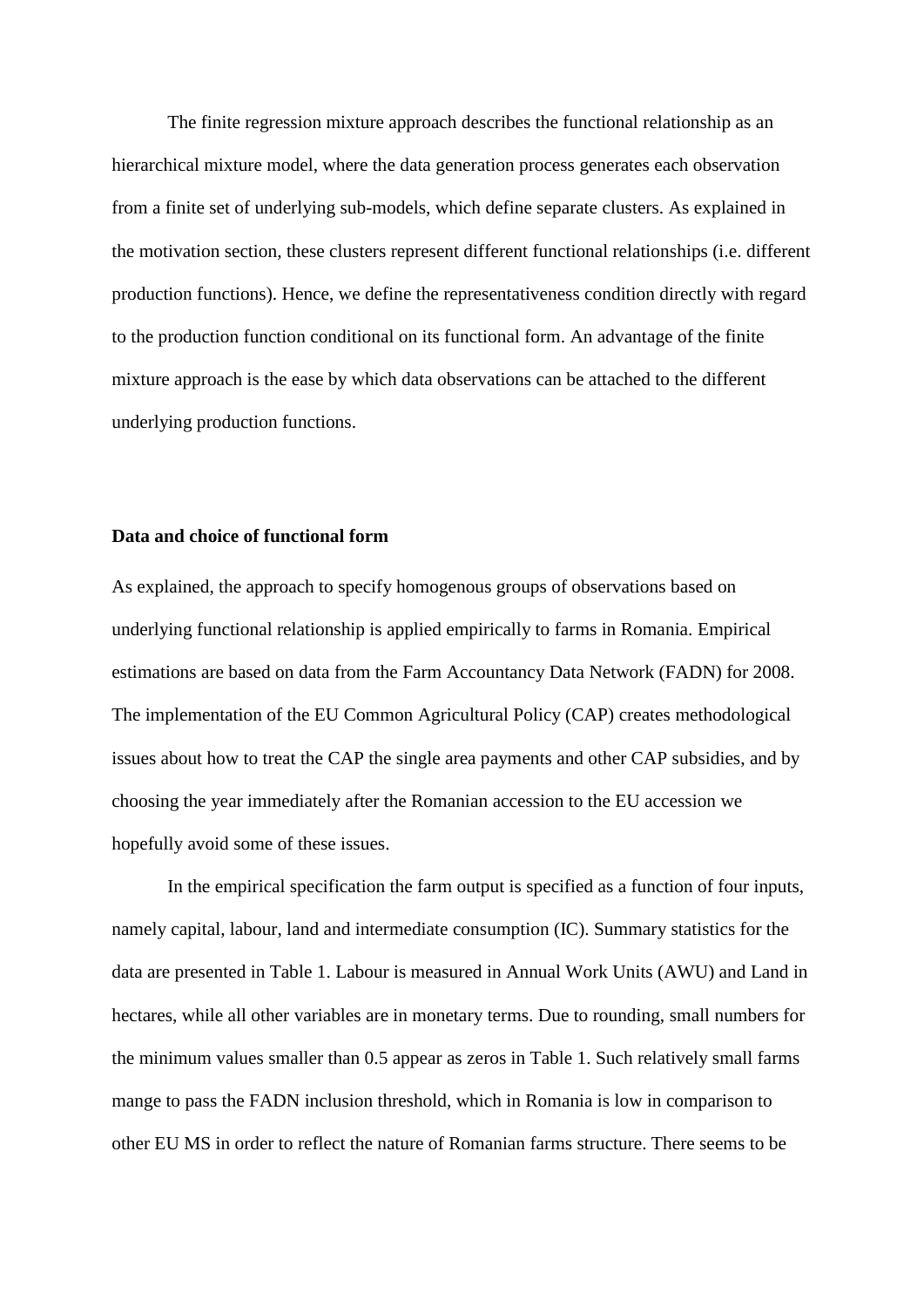considerable heterogeneity in terms of all variable amongst the 870 farms included in the dataset. Since the mean values for all variables are closer to the minimum than the maximum values, there are more relatively smaller farming units and a very long right tail representing the smaller number of larger farms in the distribution for all considered variables. This distributional feature is not particularly surprising, but any such heterogeneity suggests that the functional relationships amongst these variables may also be heterogeneous. In particular, the considerable differences in terms of size that are evident in the data set could lend themselves to differences in the production relationship, since it is not unreasonable to expect that as farms grow larger, the organisation of their activities changes and therefor the input/output relationship might change too.

 The key question in the paper is whether the Romanian farms can be described by the same production function. As already discussed, this question requires specifying the inputs and the functional form for the specific production function. There is extensive literature on the issue of the productions functions, and their theoretical and empirical properties (Griliches and Ringstad, 1971; Berndt and Christensen, 1973; Christensen and Lau, 1973). With regard to the problem in hand, it is advisable to employ a production function specification that is sufficiently flexible, since in a finite regression modelling framework there is a clear trade-off between flexibility and the potential number of homogenous groups, i.e. more flexible functional forms will reduce the number of groups. Here the translog functional specification is employed.

In the production function literature the term 'flexible' has a specific meaning. According to Diewert (1974), a functional form can be denoted as 'flexible' if its shape is only restricted by theoretical consistency. The translog functional specification can be restricted to satisfy the homotheticity, homogeneity or separability, but in this application no such restrictions have been applied. The main reason for this is that by avoiding restrictions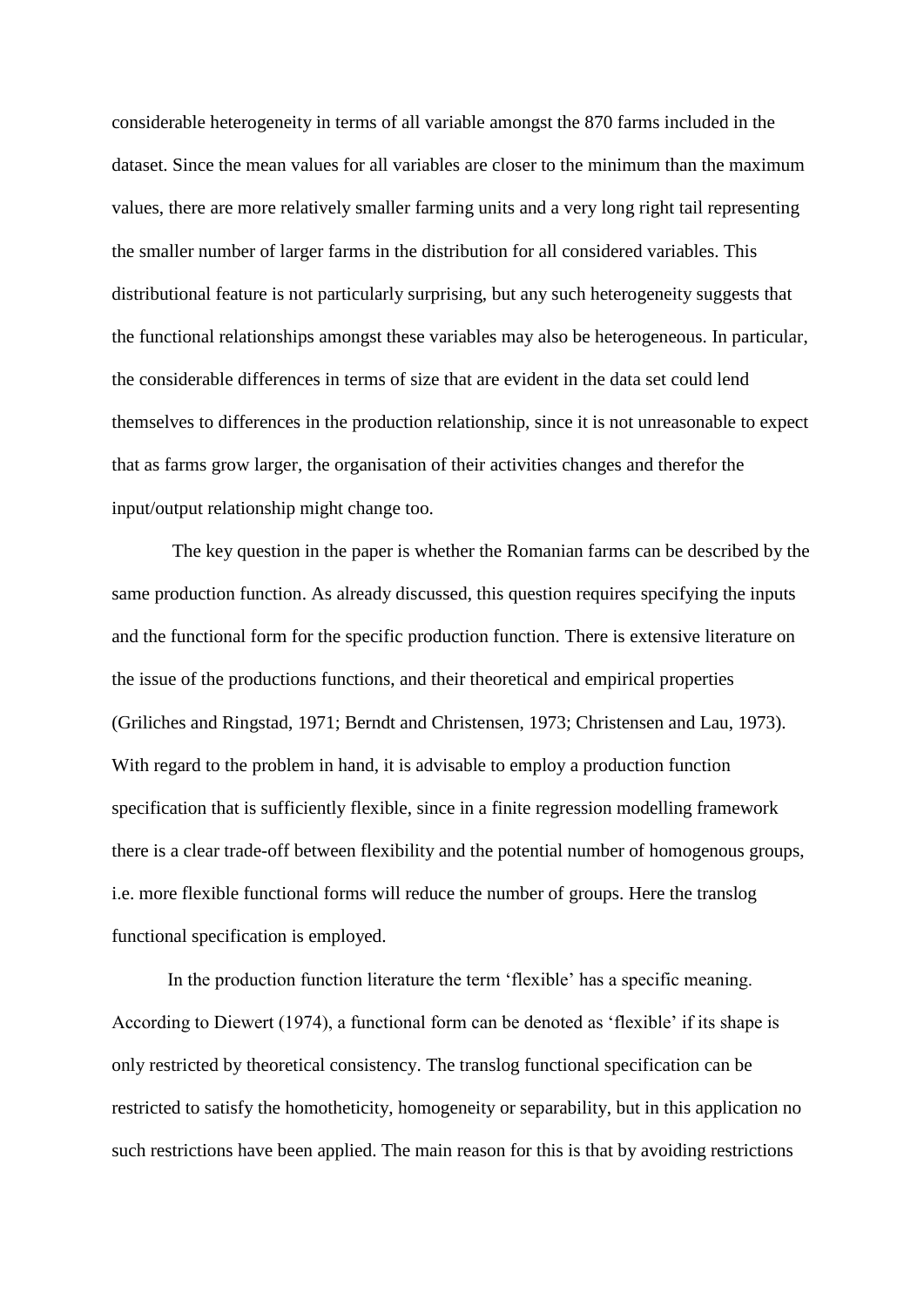we can maintain its generality. Furthermore, as our previous argument demonstrates, there is a clear trade-off between flexibility and the potential number of clusters since flexible specifications would result in a smaller number of clusters. Therefore, since the question is whether a single production function specification is sufficient to describe the data, it makes sense to avoid imposing restrictions that could inflate the potential number of clusters.

Although in more recent studies the translog appears to have somewhat fallen out of favour with empirical researchers, it is still the most extensively investigated second order flexible functional form and surely the one with the most empirical applications as its empirical applicability in terms of statistical significance is outstanding (Feger, 2000). Furthermore, the fact that the translog function can be considered as a second order (Taylor series) approximation of a more general production function provides a sound justification in applying it here, since the uncertainty about the production function is a major justification for the present study.

An important reason for the choice of the translog specification is also that it is linear with regard to the parameters, which means that standard linear regression techniques can be used for estimation and testing purposes. In principle, estimating a finite regression model simply requires plugging in the M step an estimation routine for the underlying model, which creates tremendous flexibility since this means that the underlying model can be fully nonparametric. Linear specifications offer considerable savings in terms of computational costs.

One of the key issues in modern development is its sustainability (see e.g. Piorr, 2003; Waldhardt et al., 2003). In order to give insights into the sustainability of production and the possible implications of environmental policies biodiversity measures based on the land use are applied in addition to the production function. The underlying logic is that greater diversity in the land use will be associated with greater biodiversity. Two specific measures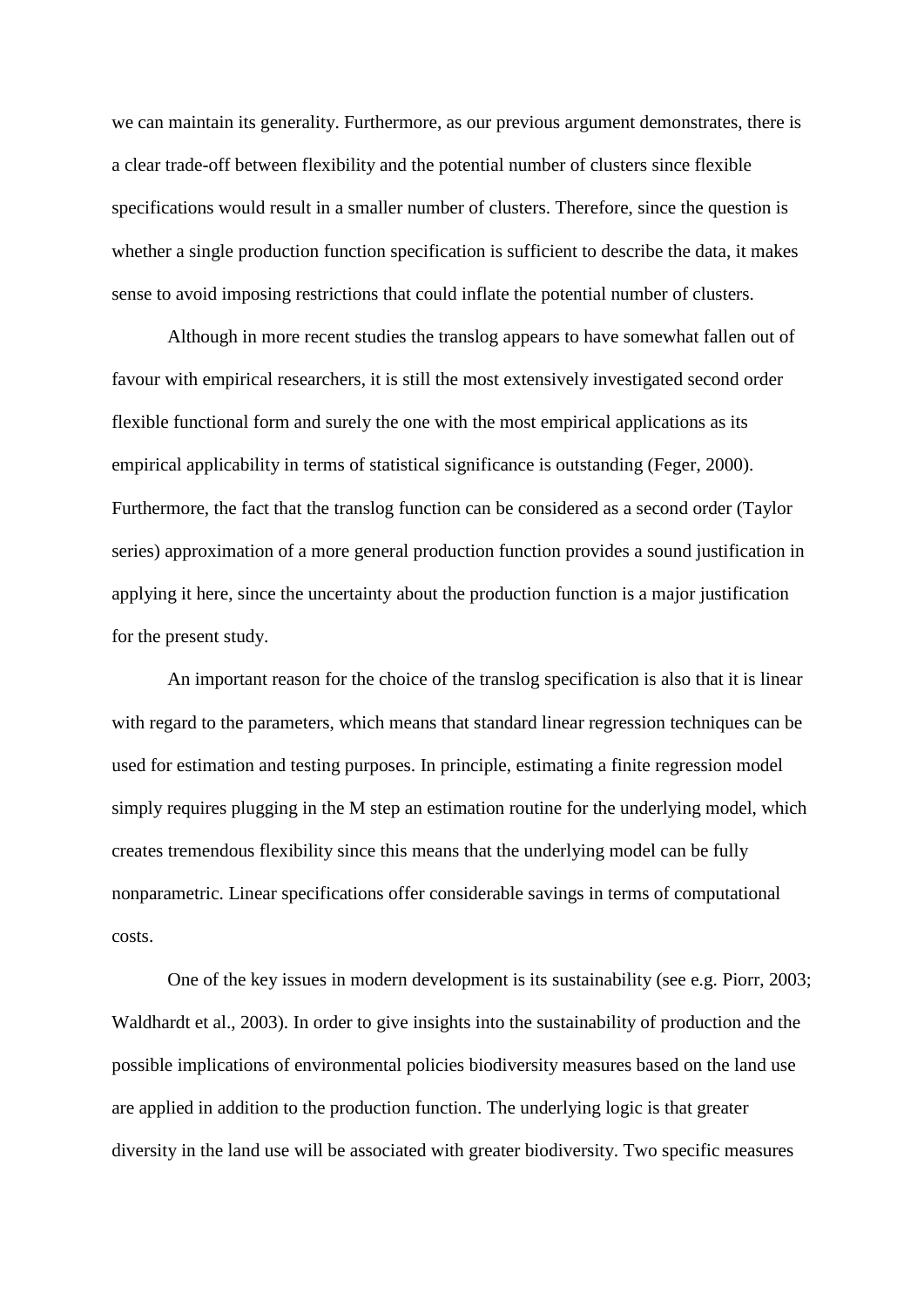are applied, namely richness and the equitability index based on the Shanon diversity index. The richness is simply the number of separate land uses found on a farm. The equitability index is a standardised Shannon index (divided by its maximum value, so that it fits the [0,1] interval).

More specifically, the Shannon index is  $S = -\sum_{i=1}^{N} \alpha_i \ln \alpha_i$ , where  $\alpha_i$  is the land area share allocated to the i<sup>th</sup> land use, while the equitability is defined as  $E=S/Max(S)$ .

#### **Results**

The model fitting BIC criterion indicates that a single common translog production function is not sufficient to describe the Romanian farms and points out to two clusters (Table 1). Furthermore, since ICL accounts for both model fit and cluster separation, the fact that the ICL also points out to a two-cluster model demonstrates that these two clusters are well separated. In practical terms, this means that at least some of the corresponding coefficients are significantly different, resulting in two quite different production functions, subject to the functional restriction of a translog functional form.

In order to confirm the above conclusion, LR bootstrap tests for 2 mixtures (clusters) were implemented. Since such tests are based on model fitting and do not take into account the cluster separation, they are only comparable to the BIC results. The probability levels for the bootstrap tests are shown in Table 2. The LR bootstrap tests agree with the information criteria that the Romanian farms can be split into two distinct clusters with regard to their underlying production function.

Table 3 presents the estimation results, while Table 4 shows the summary statistics for the used variables, both for the overall sample and by cluster. In order to facilitate the discussion, the summary statistics in Table 4 are for the raw variables rather than their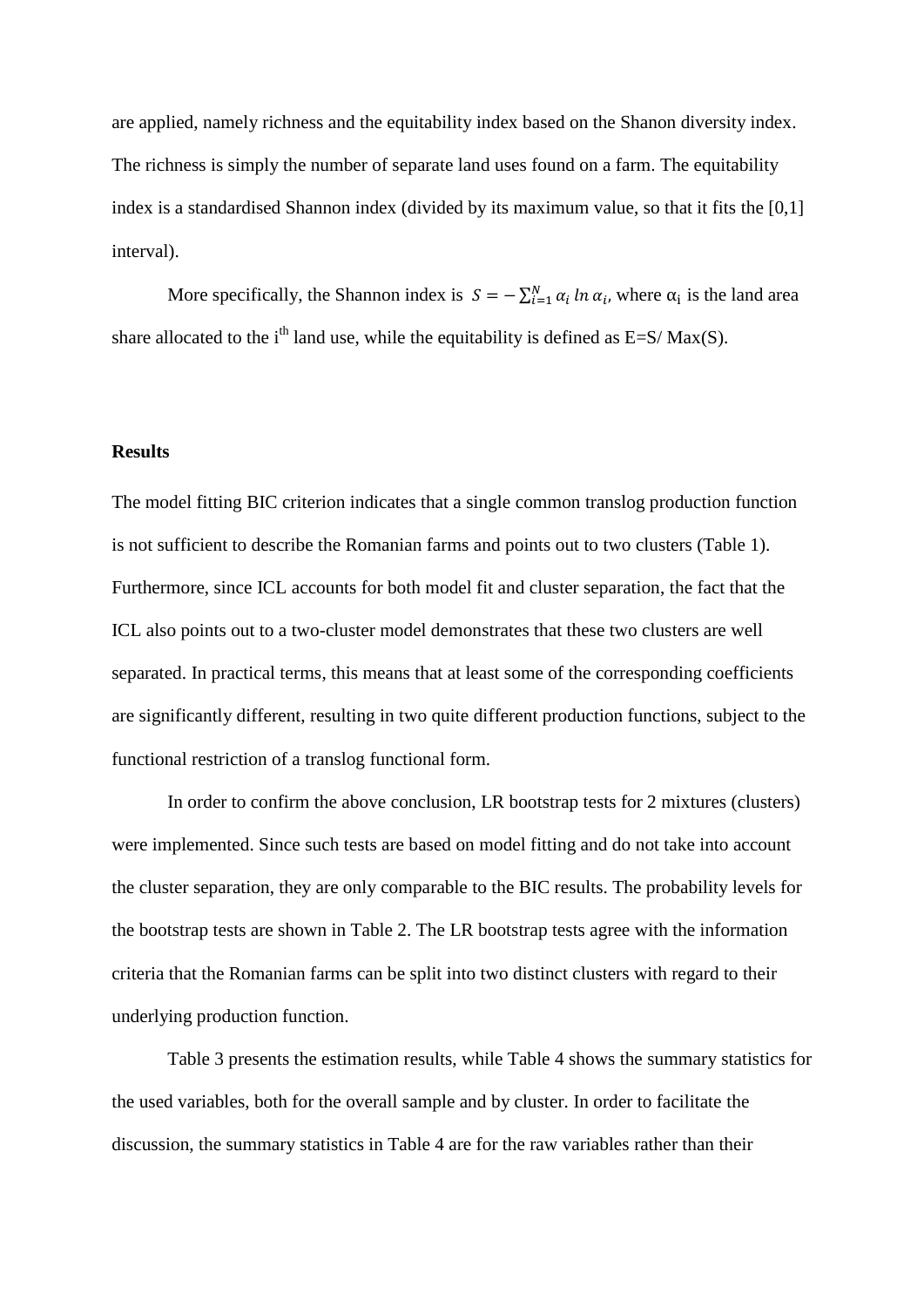logarithmic transformation which is used in specification and estimation. The membership of Cluster 1 is smaller with 296 farms, while Cluster 2 consists of 574 observations. Cluster 1 contains bigger farms with regard to labour, capital and intermediate consumption. Comparing the means for the two clusters, the only input for which Cluster 2 has larger values is land. Hence, in general we can say the first cluster is characterised by larger farms. The larger average value of land in the input mix of the farms in the second cluster suggests that these might use a production technology that is much more land intensive, something that the estimation results might throw a more light on.

It is difficult to ascertain the differences between the cluster-wise production functions given in Table 3, due to their non-linear form. A reliable way to compare two nonlinear functions is by comparing their partial correlation plots. This amounts to using the estimated models to predict the dependent variable and then plot the predicted values against the values for a given factor by keeping the other factors fixed at 'typical' values. In this way, one can visualise the effect of a given production factor when the rest of the inputs are kept fixed. The first issue is what would be the reasonable values for the fixed inputs. This would depend on the purpose of the above plot. If the interest is in average effects, using the average over the estimation sample values would be an easy way to achieve 'reasonable values'. Sometimes averaging would not be a reasonable strategy, in particular in the case of discrete values (see e.g. Kostov et al., 2008). In the present study all the inputs are continuous variables, therefore averaging over the estimation sample is a viable option.

The second issue concerns the need to create a prediction sample containing a range of values for input variable of interest, create the relevant (transformed) variables needed in the translog specification and predict from the estimated linear model. The only choice necessary is the range of values for the analysed input. We use a regular grid of 100 points defined over the range over which the input in question is observed. Since the two clusters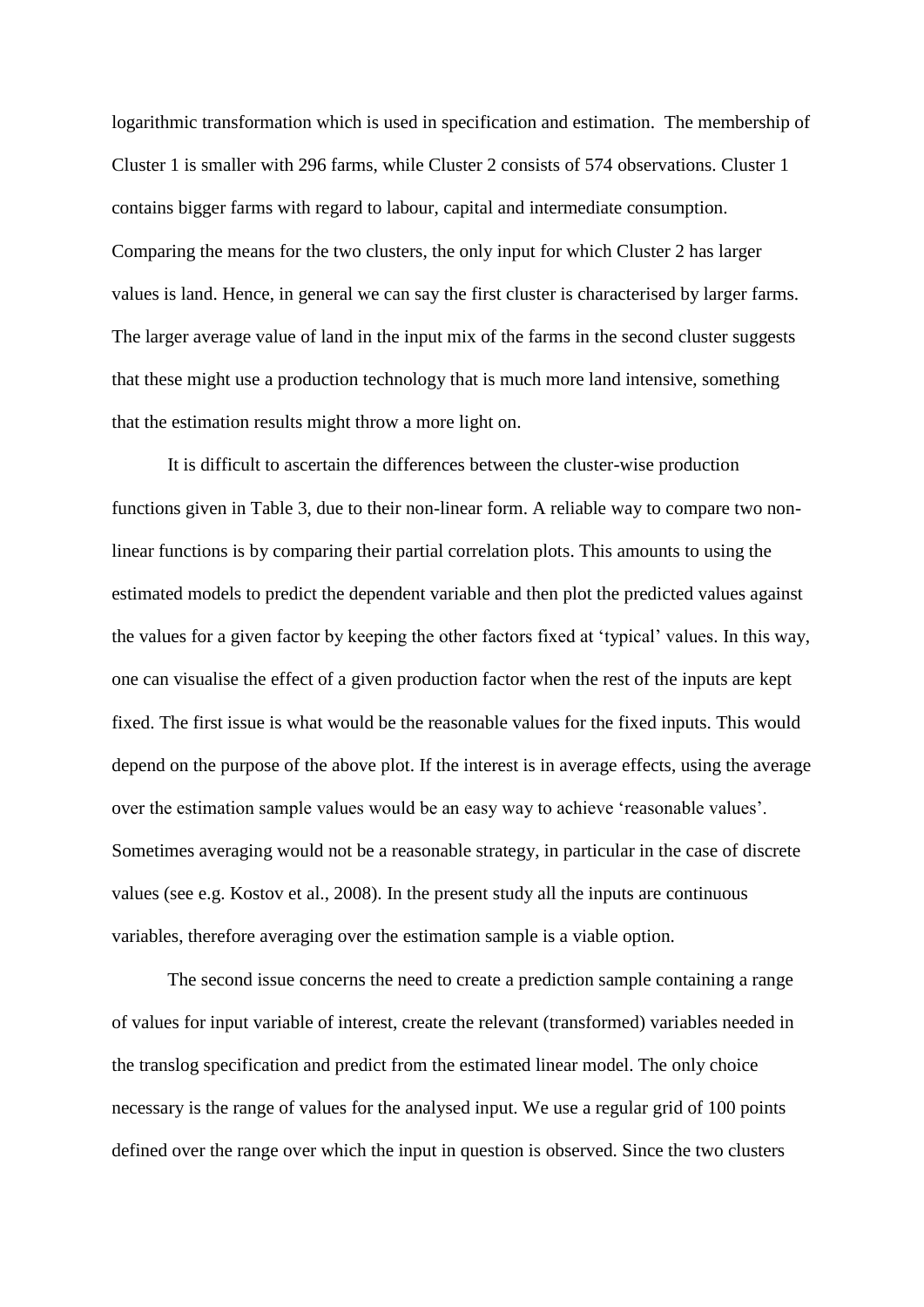are quite different in their input mixes (see table 4), it is reasonable to produce separate ranges for each cluster. In this way the values for the variable of interest are actually observable within the estimation sample. The resulting plots show the range of values for each input by cluster and this facilitates the interpretation of the results. It also avoids the danger of predicting outside the range over which each of the two clusters is defined. As for the variables over which any such plot is conditioned upon (i.e. the other inputs), averaging over the whole sample is applied in order to ensure that the effects plotted for the two clusters are comparable (since all the rest is being equal). Since the summary statistics for both clusters exhibit considerable dispersion, it is easy to verify that such common 'typical' values lie comfortable within the range of observable values for each of the two clusters and therefore the synthetic observations created in order to produce the effects of interest are feasible.

Plotting the effects for each input can provide a useful overview of the differences between the corresponding production functions. However, the usefulness of such a comparison would be limited without information on how different statistically these are, which requires confidence intervals for such effects that can be obtained by bootstrapping the corresponding models. Here the nonparametric case bootstrap is used following Kostov et al. (2008).

The partial correlation plots for the inputs are presented in Figures 1-4. Both output and the input have been transformed back into the original units in order to facilitate a meaningful interpretation. Due to the non-linear nature of the model, the confidence intervals are asymmetric. The first noteworthy feature of these figures is that cluster 2 is considerably more homogenous in terms of the underlying production function, i.e. the confidence intervals for the effect of all four inputs are narrower than those for cluster 1. Although this on its own is not that surprising given the larger dispersion in the underlying inputs in cluster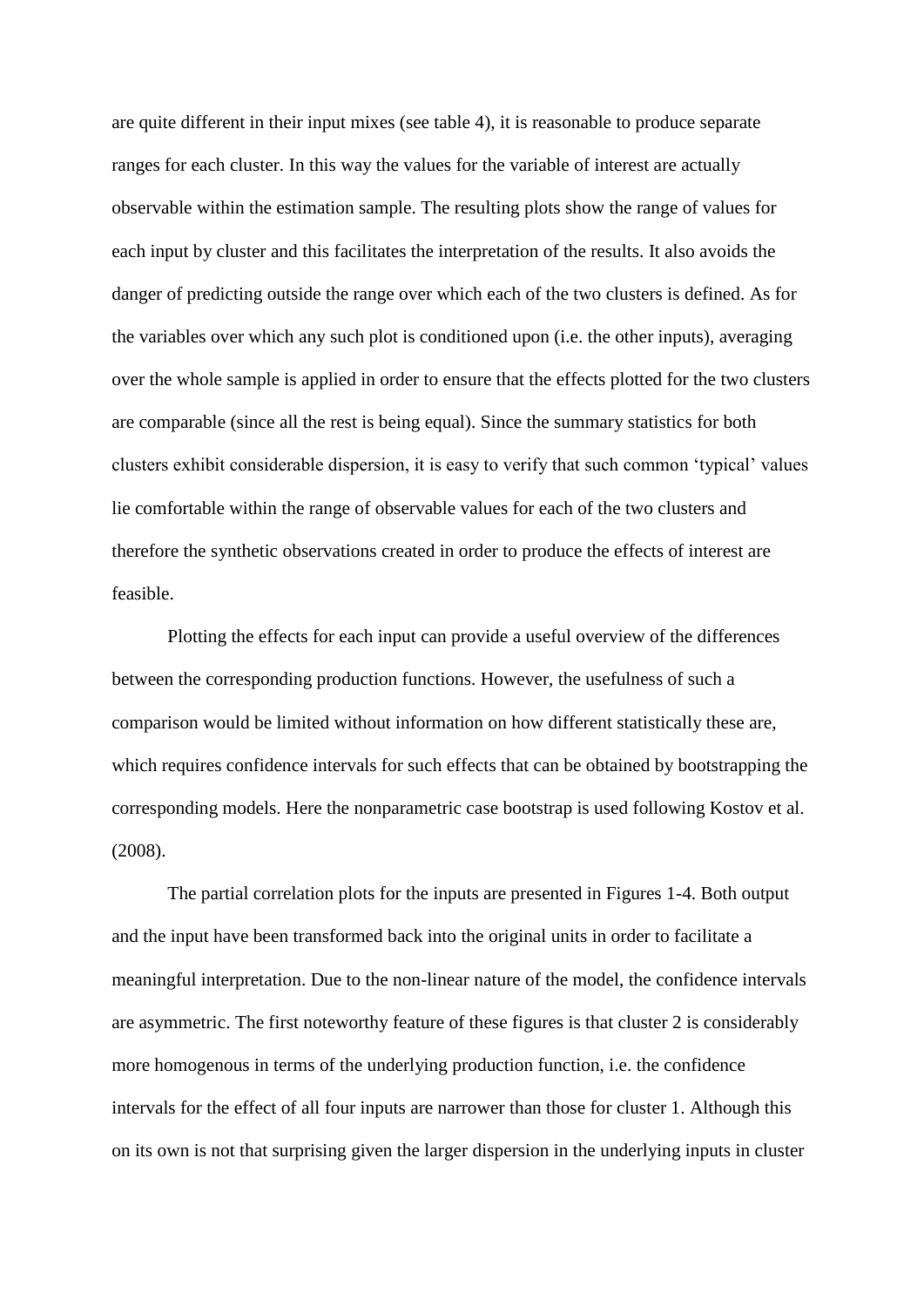1 (apart from land) as revealed by standard deviations in Table 4, the latter by no means guarantees a higher dispersion of the estimated effects. This difference in the homogeneity means that the farms in cluster 2 are much better characterised by their underlying production function than those in cluster 1. Taking into account that there are actually considerably more farms in cluster 2 and that cluster 1 farms are larger, it looks like that the growth in farm size could be responsible for farms moving away from a common production function. The other important results is that these differences in terms of different width of the corresponding confidence intervals, as well as in terms of underlying mean effects, are unevenly distributed amongst the different inputs.

In order to better explain such differences the own elasticities derivable form the estimated translog specifications for both clusters have been calculated for each farm and the mean values and their standard deviations are summarised in table 5. For comparative purposes Table 5 also includes elasticities calculated from a common (single cluster) translog applied to the full sample. Since the elasticities are in fact properties of the underlying production functions, they can be used to complement the partial correlation plots effects.

As mentioned previously, the effects are unevenly distributed amongst the inputs. Considering the capital input, cluster 1 employs more capital than cluster 2 and uses a wider range of capital inputs (Table 4 and Figure 1). Furthermore, cluster 1 is also more capital intensive in a sense that it manages to extract considerably more output from the capital it employs. This can be ascertained from the fact that the average contribution of capital to output is higher for cluster 1 over the whole range of capital values. Taking into account the associated confidence intervals, which do not overlap, the difference in these effects is statistically significant. It is also revealed that the confidence intervals for the effect of capital in cluster 2 are quite narrow indicating that cluster 2 consists of farms which are homogeneous with regard to the contribution of capital to their output. In contrast to this, the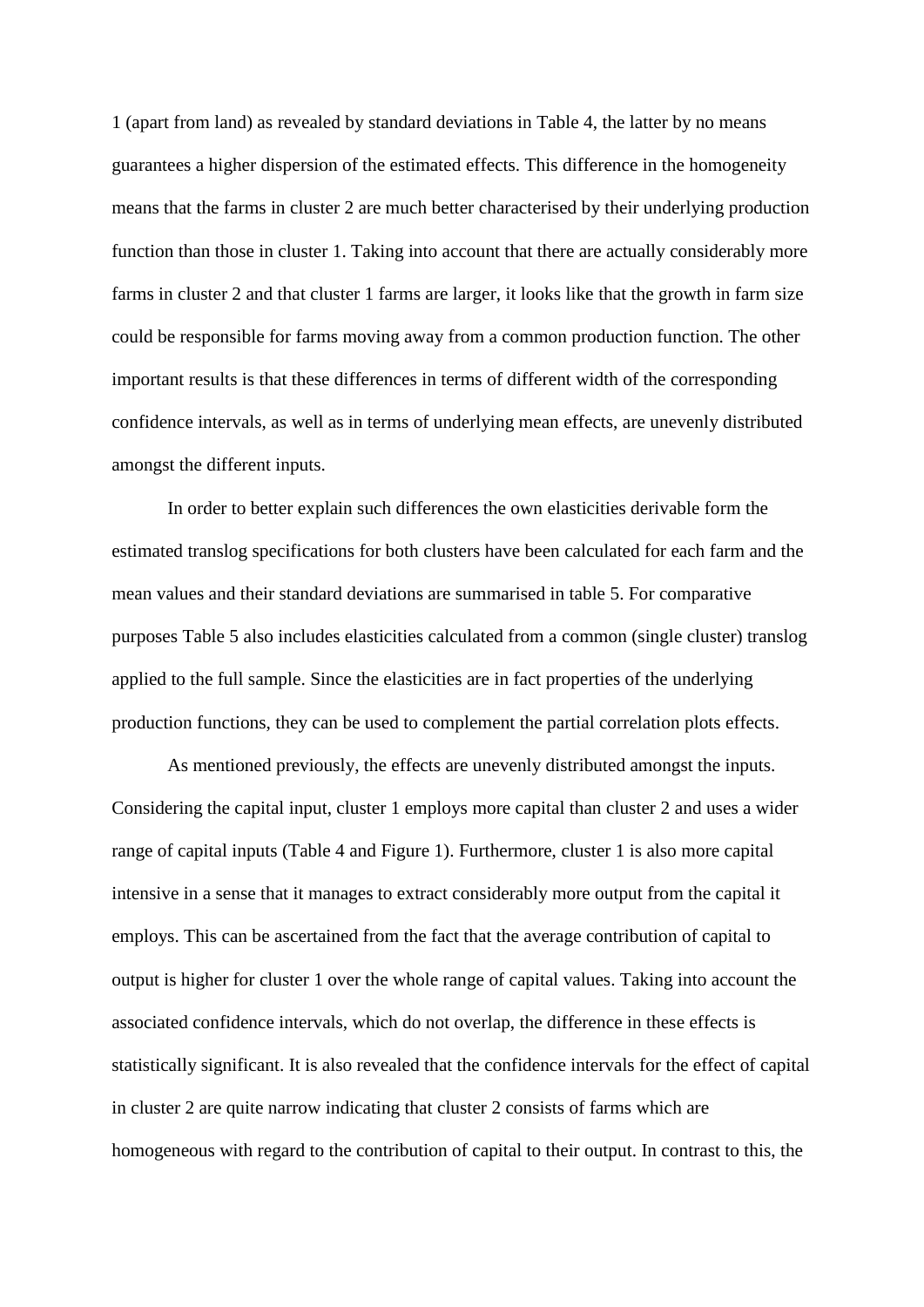corresponding confidence intervals for cluster 1 are considerably wider. The (own) elasticity of capital is higher in cluster 1 (Table 5), which is also visible from the figure 1 showing that the slope of its production curve is steeper for cluster 1. Yet, interestingly, both the mean values and standard deviation for the capital elasticity in cluster 1 coincide (subject to a rounding error) with those derived from a single cluster full sample estimation. Taking into account that there are a smaller number, although much larger farms in cluster 1, this shows that this cluster defines the role of capital in Romanian agriculture.

With regard to labour, again cluster 1 is characterised by larger farms employing both more labour and having a wider range of labour inputs (Table 4). However, on average the labour/capital mix is not that different between the two clusters which can be inferred by dividing the average values for labour and capital in Table 4 and comparing the ratios. However, contrary to the case for capital, the farms in cluster 2 make much better use of labour and they manage (except for the very small farms) to extract considerably more output per unit of labour employed (Figure 2). Hence, we can view the cluster 2 farms as more labour intensive. The average labour output elasticities for the two sectors are rather similar (Table 5). Once again the dispersion of the labour effects looks larger in cluster 1, but if we look at the width of the confidence interval at similar values for the labour input, and in particular for values observed over the larger farms in cluster 2, these are actually of similar magnitude. So, unlike any of the other inputs contributions, it cannot be claimed that labour effects are more homogenous in cluster 2.

Although cluster 1 in general uses less land (Table 4), the output from the two clusters with regard to land is not statistically different (Figure 3). While cluster 2 appears to be more land intensive in terms of both the slope of its partial effect, as well as its own elasticity (Table 5), this effect does not appear to be statistically significant, mainly due to the large dispersion of the land effect in cluster 1.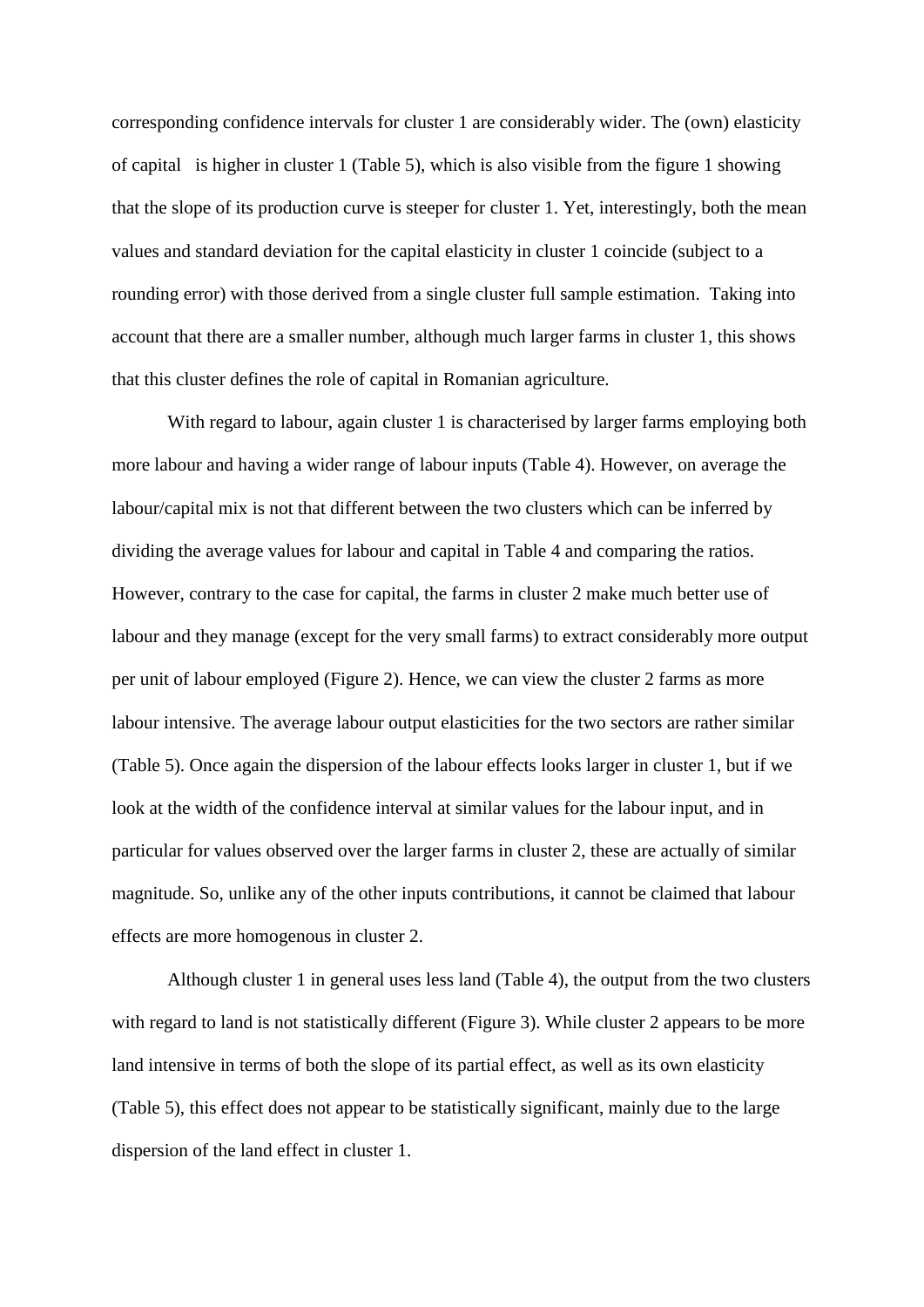Finally, consider the effects of intermediate consumption (IC). These mirror the case of capital. Cluster 1 comprises of larger farms, which are relatively more productive, both in terms of the average output they can extract from IC, but also that this output effect is statistically larger than the one attributable to farms in cluster 2. Similarly to the case of capital, cluster 2 shows considerable homogeneity with regard to this effect. Furthermore, the examination of the cluster-wise and overall own elasticities shows that they mirror the case of the capital input – i.e. cluster 1 dominates in defining the total contribution of IC in Romanian agriculture.

To evaluate the biodiversity, expressed by diversity of land use within the two clusters, the histograms of the richness and equitability measures are plotted and presented in Figure 5 and 6 respectively. On both these figures the two histograms measure the relative frequencies and are overlaid over each other with semi-transparency. By choosing a light shade for cluster one and dark shade for cluster two, the intersection of the two histograms results in an intermediate shade. For each box the point of interest is which of the two clusters has greater probability, which can be easily established by looking at the shades for the top segnments - a lighter shade indicates that sector 1 has the higher probability and the darker shade corresponds to sector 2.

For both of these measures larger values signify more diversity. More specifically, for the richness measure larger values show more different land uses, which in general would be more amenable to environmental preservation and moving away from the monoculture type of agricultural system. The equitability measure, on the other hand, captures the extent to which these different forms of land use are evenly distributed – the value of zero correspond to the case where all land use is concentrated into a single use, while 1 reflects the most equitable distribution indicating that no type of land use dominates the others. It is to be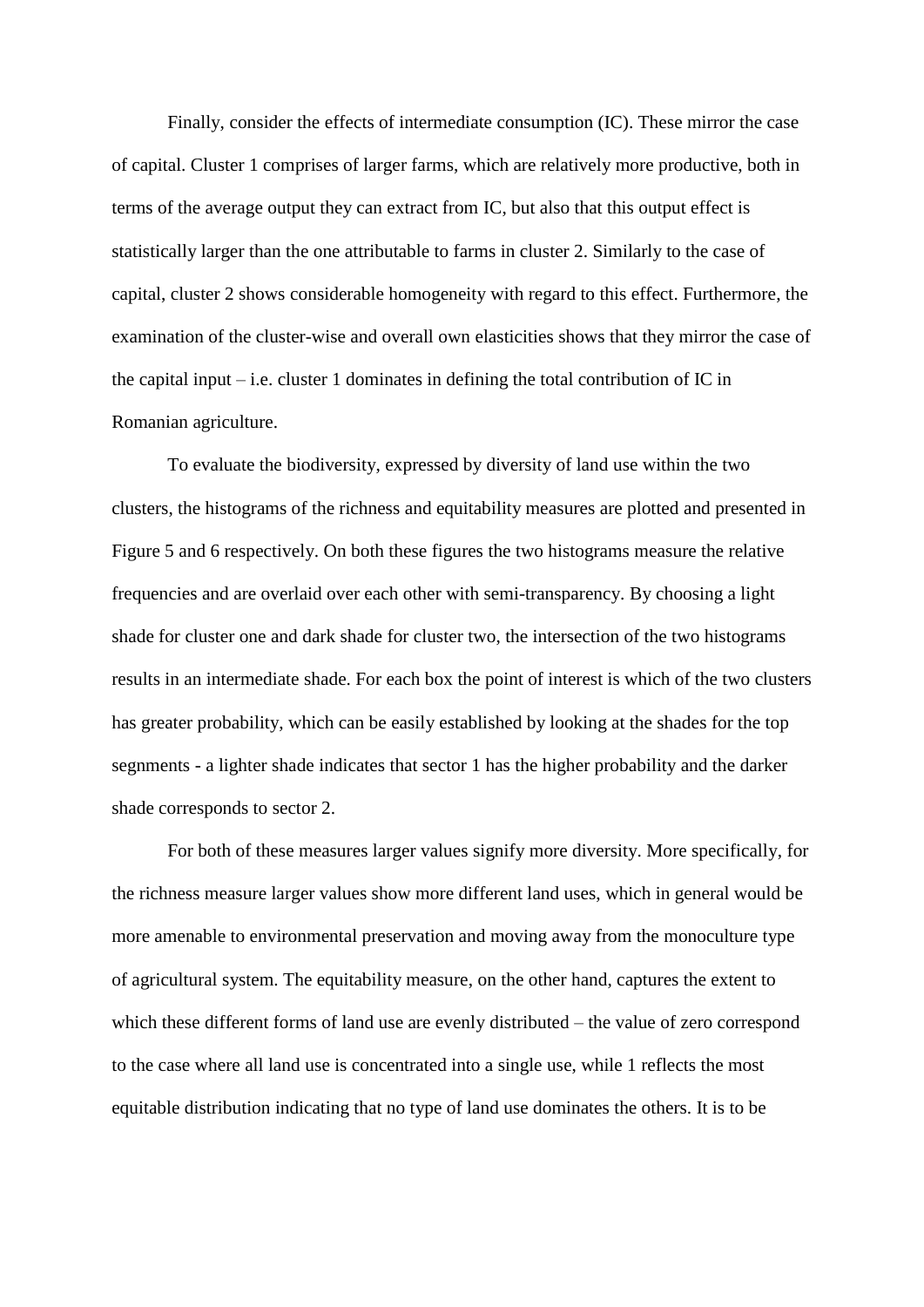expected that more equitable land use distribution is more beneficial to the environment as it shows a higher farmed biodiversity.

Both measures demonstrate that cluster 2 is characterised by greater land use diversity. For both measures cluster two has more probability mass in the right part of the distribution (i.e. the larger values), while conversely cluster 1 has more probability mass in the left part (i.e. the smaller values). In particular, for richness, cluster 1 has higher relative probability only for the first histogram bin meaning that cluster 1 has disproportionally larger number of single land use farms. Therefore, from the point of view of the richness, cluster 2 has higher farmed biodiversity which is better for land fertility. The evidence for equitability is more mixed. Cluster 1 has greater relative probability in the first and the forth (values of 0.3 to 0.4) histogram bins. This still corroborates the result of higher land diversity use in cluster 2but the difference is not as dramatic as in the case of the richness measure. Due to these results we can define cluster 2 as more environmentally sustainable.

This leads to an interesting dichotomy in the derived classification. While cluster 1 appears to be more productive, it is a lot more concentrated in terms of land use and in conjunction with the more intensive capital use it might be characterised as less environmentally friendly than cluster 2. Hence, the balance between the two clusters might be affected by the objectives and measures of agricultural policies. Food production and trade oriented policies (such as increase of food security, boost of exports or imports substitution) may expand cluster 1, while a stronger focus on environment will benefit cluster 2.

#### **Conclusions**

This paper proposes to use finite regression mixture models, based on an underlying relationship of interest for classification of heterogeneous units of analysis. The proposed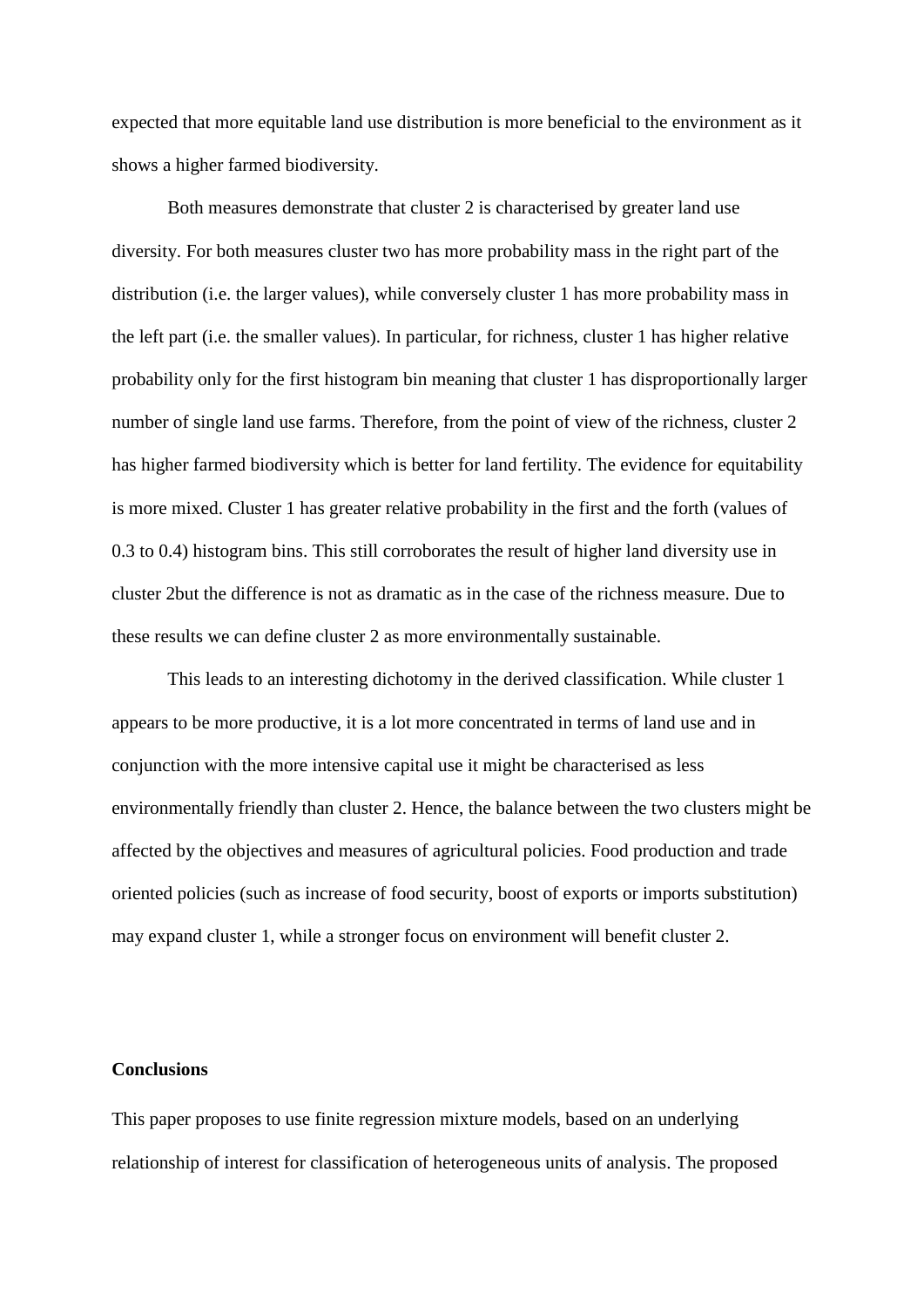approach is applied to Romanian farms production function because due to the perceived heterogeneity resulting from a great extent from the legacy of transition.

The results suggest that there are at least two clusters with distinct production functions. The larger cluster 2 contains relatively smaller farms with respect to all factors of production except land. In addition to this, farms in this cluster are more labour intensive in a sense that they extract more output from their labour input. Cluster 2 is also characterised by a greater diversity in terms of land use, in other words with a higher farmed biodiversity which is beneficial to the environment. The empirical results support some more qualitative assertions that small farms are an important provider of environmental benefits (see e.g. Davidova et al., 2013; Page and Poppa, 2013).

Cluster1 consists of smaller number of relatively larger farms whose production function is more capital intensive and they manage to make a better use of their capital and intermediate consumption. This split alongside the capital-labour trade-off, and in particular the much greater heterogeneity that is observed with regard to the smaller capital-intensive cluster 1 suggests a possible explanation of traditional versus new farming technologies. In particular, this means that more traditional farming structures, most likely inheriting the technologies of the pre-transition era, are identifiable with the labour intensive sector. There is however also a new emerging capital-based agriculture. The latter is considerably more heterogeneous in terms of its production technology as farms may have been created at different stages of transition. It is, therefore, suggested that the differences between these two clusters might still bear the legacy of central planning and the emergence of new commercial farms during transition.

There are two important implications of the above farming structure. First, if the global food prices are high this would intensify the process of structural transformation exemplified by the emergence of capital-intensive farms. Since the aggregate production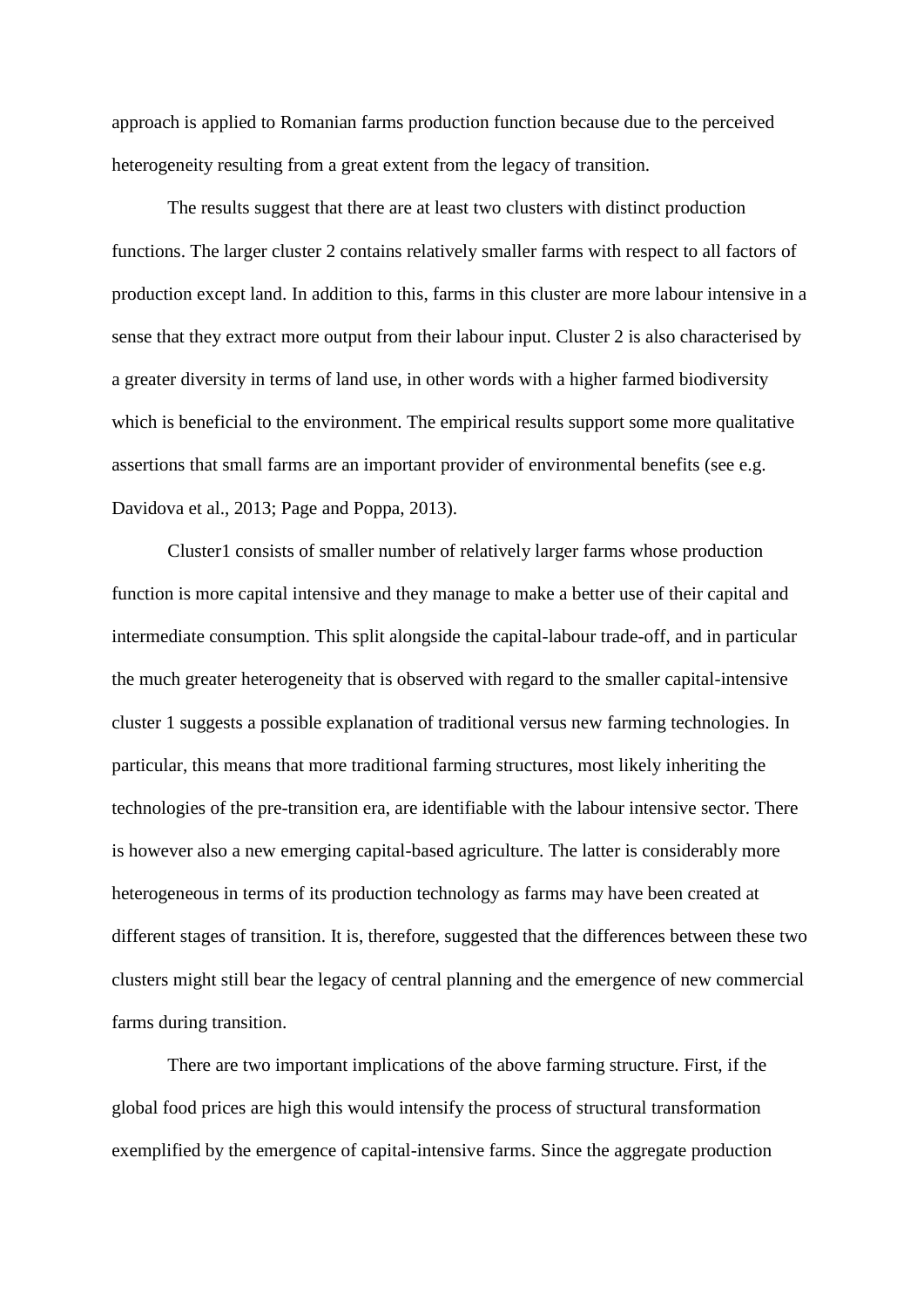function of Romanian agriculture can be viewed as a weighted average of the two underlying 'technologies', this essentially means a transition from the more labour intensive into the more capital intensive cluster. Such a transformation could perhaps surprisingly avoid the detrimental on overall employment due to the fact that it does not entail the classical 'substitution of capital for labour'. In terms of their input mix (i.e. the ratio of capital to labour) the two farm clusters are very similar which means that transformation of cluster 2 into cluster 1may not replace labour with capital, but essentially 'upgrade' the capital with a more productive one.

 Second, it should not be forgotten that the values of European citizens have changed and they favour more environmentally friendly practices to more capital-intensive and productivist ones. Notwithstanding the design of CAP post-2020, it cannot be expected that the future policy will go back towards its origin and give strong incentives for farm intensification at the expense of environment. If strong environmentally focused policies are followed, these will benefit Cluster 2 which delivers more environmental goods. Such policies could constrain the future transformation of cluster 2 into cluster 1 (capital-intensive one) and hence avoid future degradation of the environmental sustainability of Romanian agriculture.

Under strongly environmentally oriented agricultural policies, farms in Cluster 1 may adjust their farming practice. A review of studies conducted by the Organisation of Economic Cooperation and Development (OECD) concluded that although there is an identified link between intensive production practices, implemented by larger farms, and a loss in farmed biodiversity, larger farms are more often signing contracts to enter agri-environmental schemes which entail a longer-term commitment (OECD, 2005). In the case of our results this may mean that some improvements in diversity of land use in Cluster 1 could be expected. However, in reality the decisions about farm practices are more nuanced. They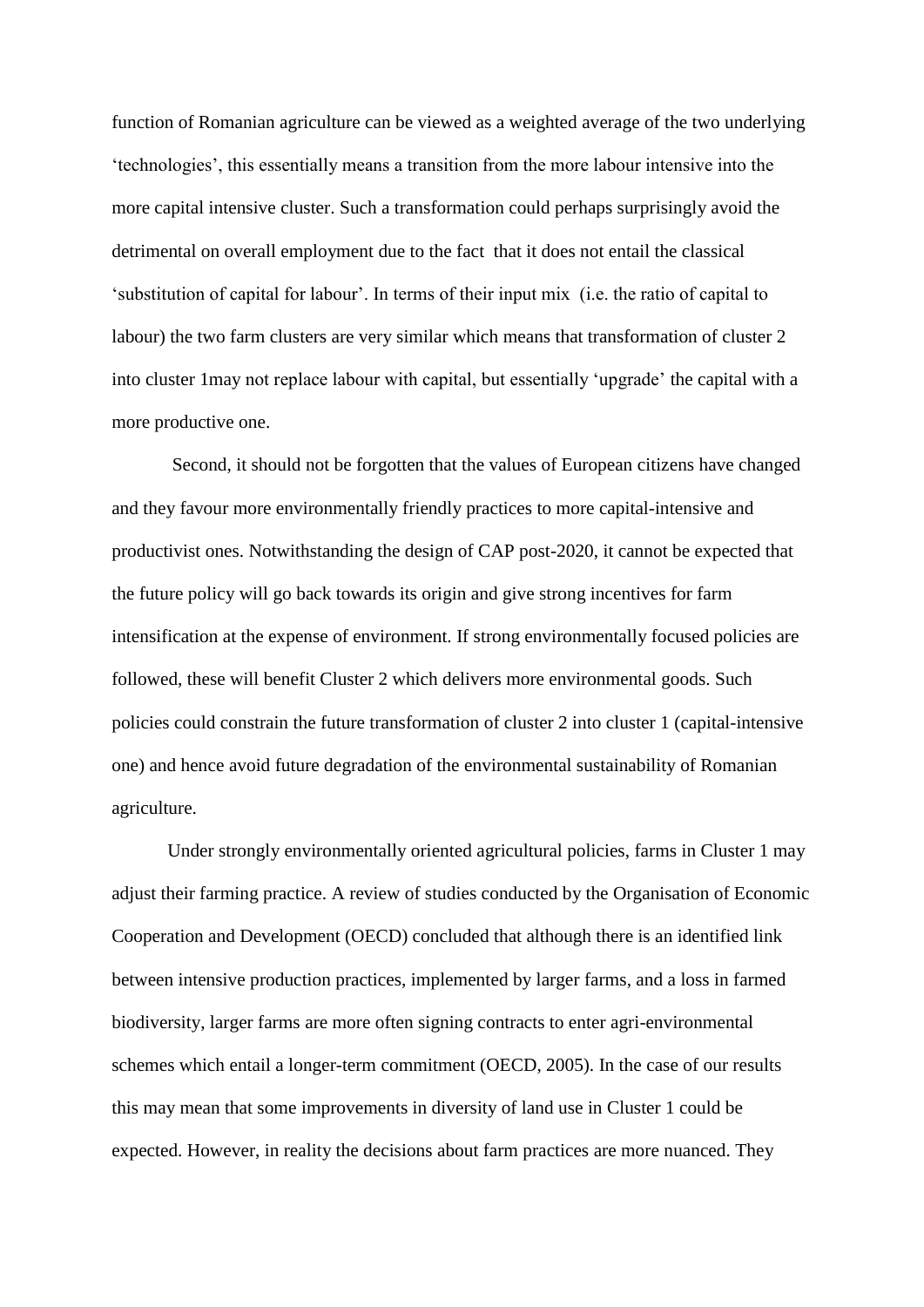depend on the way producers view the relationship between output and environment protection - as a trade-off or as environment protection acting as a basis for future output sustainability. This calls for a more disaggregated study, where farm management data is augmented by detailed locational and attitudinal variables.

References:

- Davidova, S., Bailey, A., Dwyer, J., Erjavec, E., Gorton, M., Thomson, K. (2013) Semi-Subsistence Farming – Value and Directions of Development, study prepared for the European Parliament Committee on Agriculture and Rural Development. Available at: [http://www.europarl.europa.eu/RegData/etudes/etudes/join/2013/495861/IPOL-](http://www.europarl.europa.eu/RegData/etudes/etudes/join/2013/495861/IPOL-AGRI_ET(2013)495861_EN.pdf)[AGRI\\_ET\(2013\)495861\\_EN.pdf](http://www.europarl.europa.eu/RegData/etudes/etudes/join/2013/495861/IPOL-AGRI_ET(2013)495861_EN.pdf)
- De Long, J. B. , Shleifer, A., Summers L. H., and R. J. Waldmann (1990) Noise Trader Risk in Financial Markets, Journal of Political Economy 98, 703-738.
- Eurostat, Agricultural Census in Romania, statistics explained, available at: http://ec.europa.eu/eurostat/statisticsexplained/index.php/Agricultural\_census\_in\_Romania#Labour\_force
- Farm structure survey 2013 main results: Eurostat, statistics explained, available at: http://ec.europa.eu/eurostat/statisticsexplained/index.php/Farm\_structure\_survey\_2013\_-\_main\_results
- Kogan, L., S. Ross, J. Wang, and M. Westerfield (2006), The Price Impact and Survival of Irrational Traders, Journal of Finance, 61, 195*–*229.
- Luo, G. Y. (2012) Conservative traders, natural selection and market efficiency, Journal of Economic Theory, 147 (1), 310-335.
- LeBaron, B., (2012) Heterogeneous gain learning and the dynamics of asset prices, Journal of Economic Behavior & Organization, 83 (3), 424-445.
- Cogley, T., T. J. Sargent (2009) Diverse Beliefs, Survival and the Market Price of Risk, The Economic Journal, 119, 354-376.
- Dempster, A.P., N.M. Laird, and D.B. Rubin (1977) Maximum likelihood from incomplete data via the EM algorithm, Journal of the Royal Statistical Society (B), 39, 1-38.
- Keribin, C. (2000) Consistent estimation of the order of mixture models, Sankhya, SeriesA 62(1), 49-66.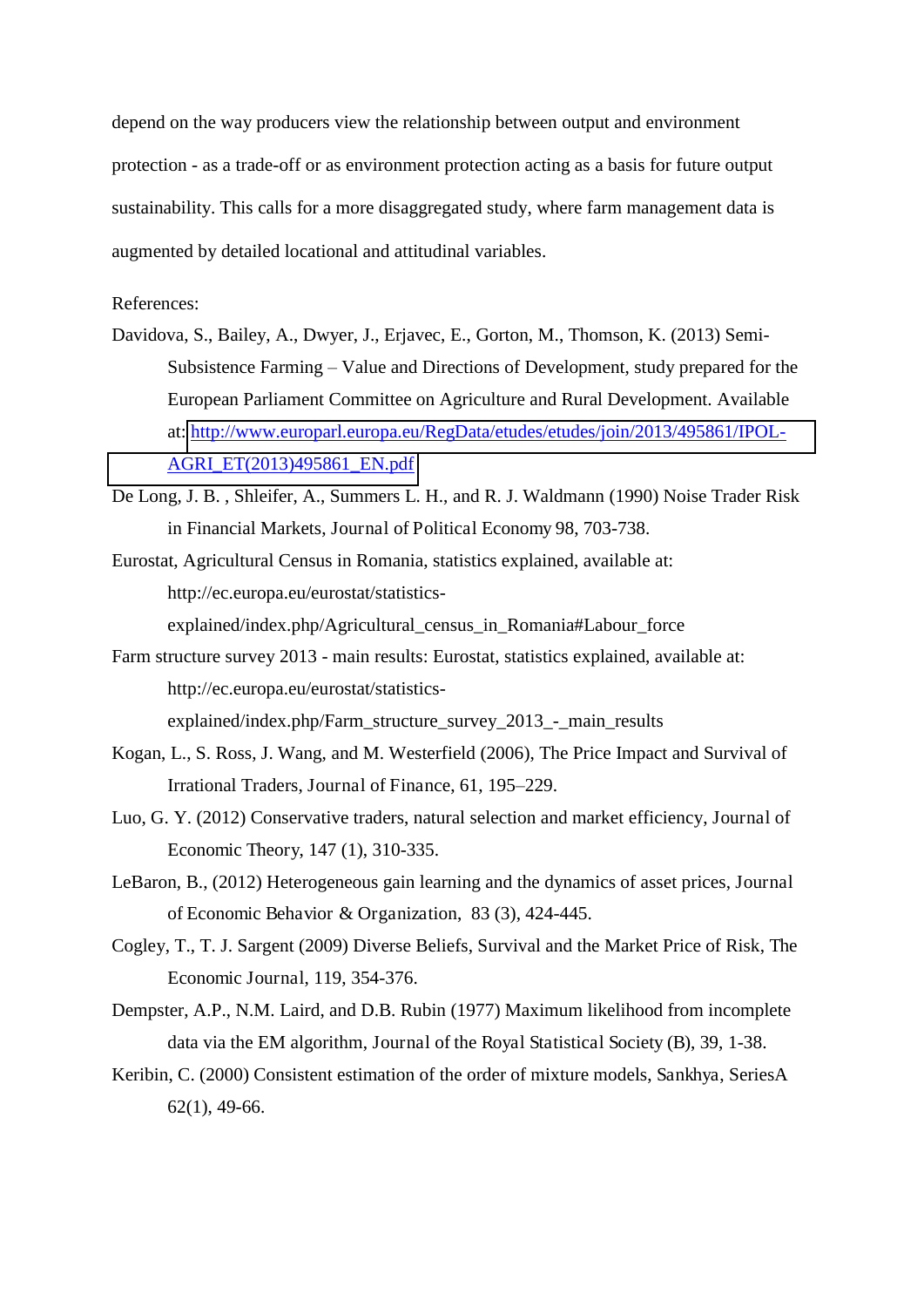Köbrich,C., Rehman, T. and Khan, M.(2003). Typification of farming systems for constructing representative farm models: two illustrations of the application of multivariate analyses in Chile and Pakistan, Agricultural Systems 76: 141–157.

McLachlan, G.J. and D. Peel (2000) Finite Mixture Models, New York: Wiley.

- OECD (2005) Farm structure and farm characteristics Links to non-commodity outputs and externalities. OECD. Page N and Popa R (2013) Family Farming in Romania, Fundatia ADEPT Transilvania, available at: [https://ec.europa.eu/agriculture/sites/agriculture/files/consultations/family](https://ec.europa.eu/agriculture/sites/agriculture/files/consultations/family-farming/contributions/adept_en.pdf)[farming/contributions/adept\\_en.pdf](https://ec.europa.eu/agriculture/sites/agriculture/files/consultations/family-farming/contributions/adept_en.pdf)
- Piorr, H.P. (2003). Environmental policy, agri-environmental indicators and landscape indicators, Agriculture, Ecosystems and Environment 98: 17–33.
- Popescu, A., Alecu, IN., Dinu, TA., Stoian, E., Condei, R. and Ciocan, H. (2016) Farm structure and land concentration in Romania and the European Union's agriculture. Agriculture and Agricultural Science Procedia, 10: 566-577.
- Rizov, M., Gavrilescu, D., Gow, H., Mathijs, E. and Swinnen, J. (2001). Transition and enterprise restructuring: The development of individual farming in Romania. World Development 29 (7): 1257-1274.
- Rusu, M., Florian, V., Popa, M., Marin, P. and Pamfil, V. (2002) Land Fragmentation and Land Consolidation in the Agricultural Sector – A Case Study from Romania , FAO (2002)
- Schwarz, G., (1978) Estimating the dimension of a model, Annals of Statistics, 6(2), 461-464.
- Straszheim, M.R. (1974) Hedonic estimation of housing market prices: A further comment. The Review of Economics and Statistics 56 (3): 404-406.
- Straszheim, M.R. (1975) An Econometric Analysis of the Urban Housing Market. New York: National Bureau of Economic Research.
- De Sarbo W.S. and W.L. Cron (1988) A maximum likelihood methodology for clusterwise linear regression, Journal of Classification, 5, 249–282.
- Tocco, B., Davidova, S., and Bailey, A. (2014) Labour Adjustment in Agriculture: evidence from Romania, Studies in Agricultural Economics, 116(2): 67-73.
- Waldhardt, R., Simmering, D. and H. Albrecht (2003). Floristic diversity at the habitat scale in agricultural landscapes of Central Europe—summary, conclusions and perspectives, Agriculture, Ecosystems and Environment 98: 79–85.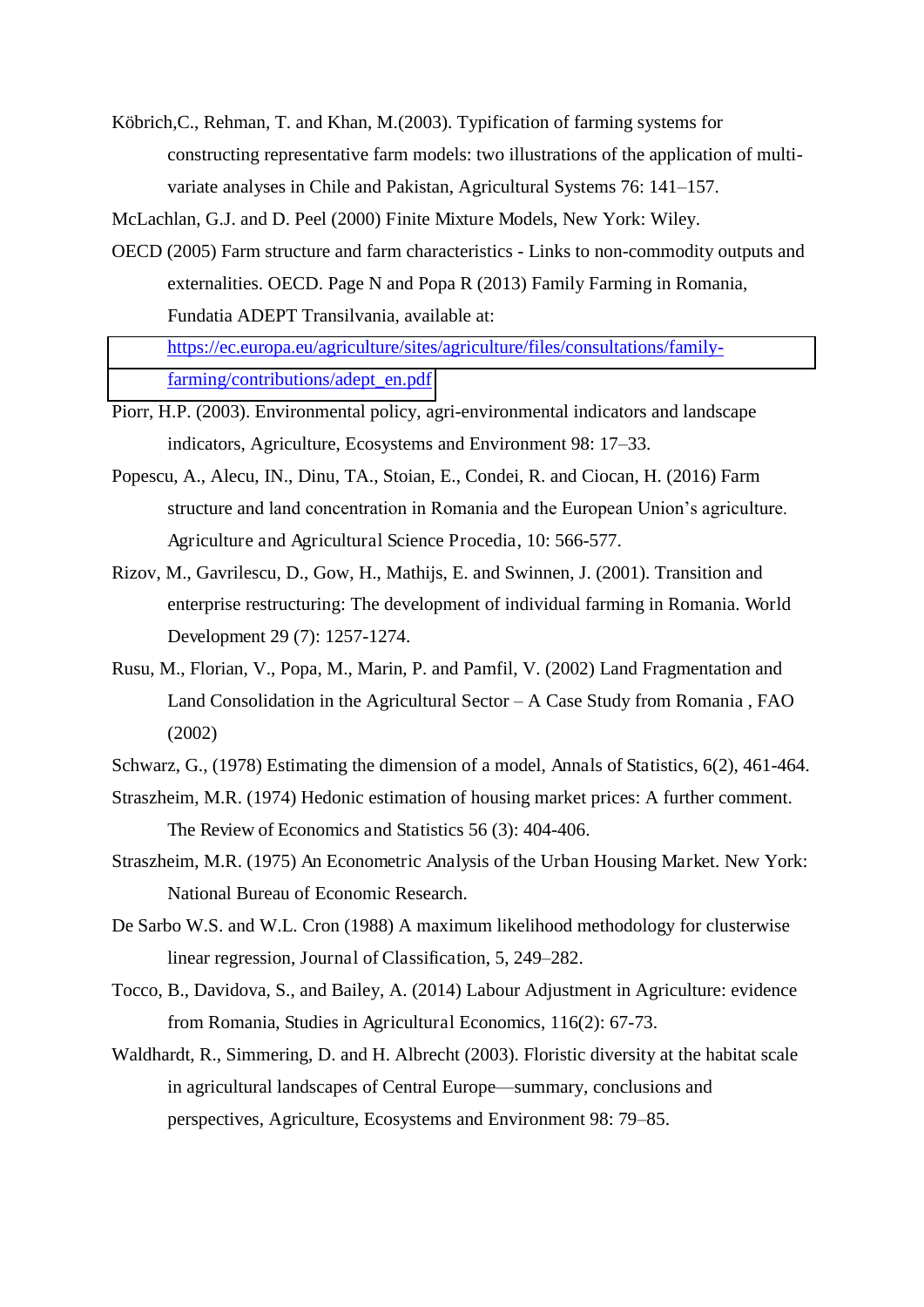Wedel, M. and W.A. Kamakura (2001). Market Segmentation - Conceptual and Methodological Foundations, International Series in Quantitative Marketing, Kluwer Academic Publishers, Boston, MA, 2nd edition.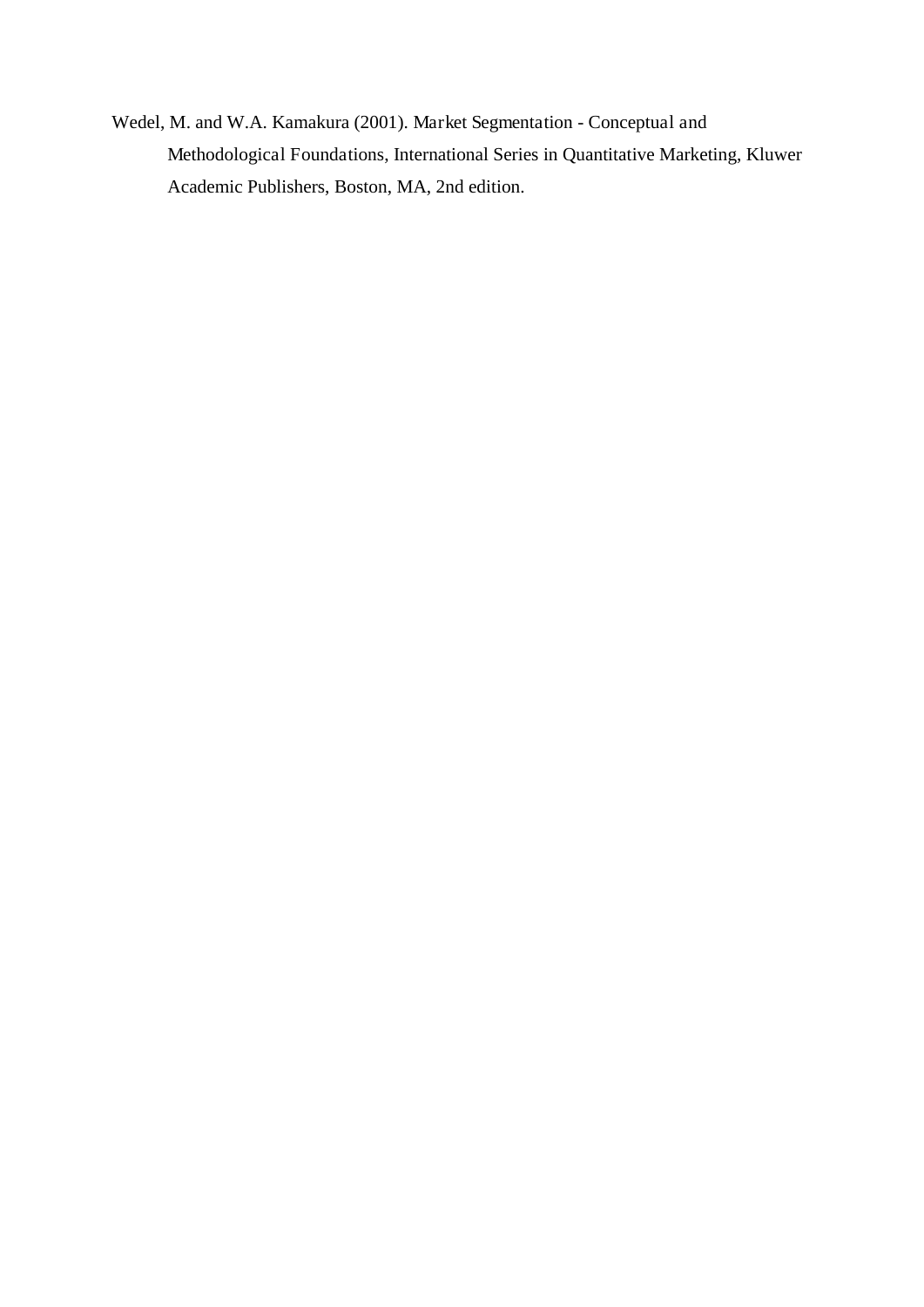|              | <b>Minimum</b> | <b>Maximum</b> | <b>Mean</b> |
|--------------|----------------|----------------|-------------|
| Output       | 439            | 506,142,700    | 714,715     |
| Capital      | $\theta$       | 37,216,478     | 299,879     |
| Labour (AWU) |                | 680            |             |
| Land (ha)    | $\theta$       | 21,565         | 273         |
| IC           | 353            | 51,406,670     | 300,707     |

Table 1. Data summary

Table 2 Information Criteria Results for number of clusters

| Number of                   |            |          |  |  |
|-----------------------------|------------|----------|--|--|
| clusters                    | <b>BIC</b> | ICL      |  |  |
|                             | 2931.021   | NA       |  |  |
| $\mathcal{D}_{\mathcal{L}}$ | 2831.105   | 2931.105 |  |  |
| 3                           | 2849.514   | 3783.277 |  |  |
|                             | 2864.836   | 3931.209 |  |  |
| 5                           | 2908.899   | 3906.923 |  |  |
|                             | 2956.215   | 4279.229 |  |  |

Table 3. Bootstrapped LR test (5000 replications)

| Test                   | P value |
|------------------------|---------|
| 2 (NULL) vs 1 clusters | 0.72    |
| 2 (NULL) vs 3 clusters | 0.17    |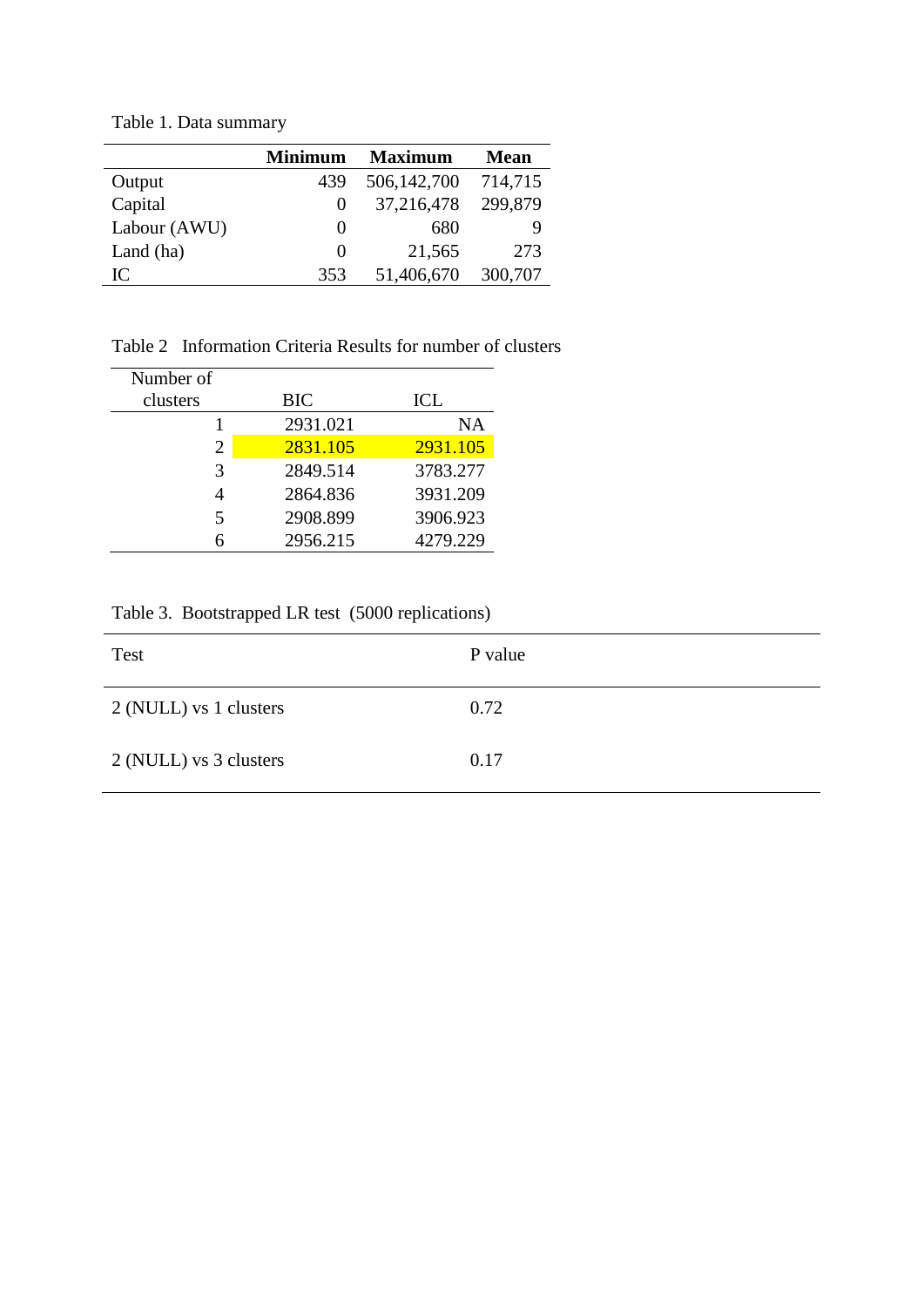|                      | All data    |              |             | Cluster 1 |             | Cluster 2 |  |
|----------------------|-------------|--------------|-------------|-----------|-------------|-----------|--|
|                      |             | $P-$<br>$P-$ |             |           |             |           |  |
|                      | Coefficient | value        | Coefficient | value     | Coefficient | P-value   |  |
| (Intercept)          | 9.68        | 0.00         | 10.64       | 0.00      | 6.77        | 0.00      |  |
| capital              | $-0.21$     | 0.01         | $-0.33$     | 0.06      | 0.08        | 0.20      |  |
| labour               | 1.01        | 0.00         | 1.07        | 0.06      | 0.49        | 0.00      |  |
| land                 | 0.57        | 0.00         | 0.72        | 0.00      | 0.25        | 0.00      |  |
| ic                   | $-0.37$     | 0.00         | $-0.45$     | 0.10      | 0.08        | 0.18      |  |
| $I(0.5 * capital^2)$ | 0.03        | 0.00         | 0.03        | 0.00      | 0.01        | 0.00      |  |
| $I(0.5 * labour2)$   | 0.05        | 0.16         | 0.00        | 0.26      | 0.31        | 0.00      |  |
| $I(0.5 * land^2)$    | 0.13        | 0.00         | 0.14        | 0.00      | 0.16        | 0.00      |  |
| $I(0.5 * ic2)$       | 0.06        | 0.00         | 0.06        | 0.14      | 0.02        | 0.00      |  |
| capital*labour       | $-0.03$     | 0.05         | $-0.06$     | 0.10      | 0.04        | 0.00      |  |
| capital*land         | $-0.02$     | 0.00         | $-0.03$     | 0.01      | $-0.01$     | 0.00      |  |
| capital*ic           | 0.01        | 0.07         | 0.02        | 0.16      | $-0.01$     | 0.12      |  |
| labour*land          | $-0.04$     | 0.00         | 0.02        | 0.03      | $-0.20$     | 0.00      |  |
| labour*ic            | $-0.02$     | 0.20         | $-0.01$     | 0.42      | $-0.02$     | 0.01      |  |
| land*ic              | $-0.05$     | 0.00         | $-0.07$     | 0.00      | $-0.01$     | 0.06      |  |

Table 4. Estimated translog for overall sample and clusters

Note: variable labels refer to variables in natural logarithms (i.e. capital is the natural logarithm of the capital variable)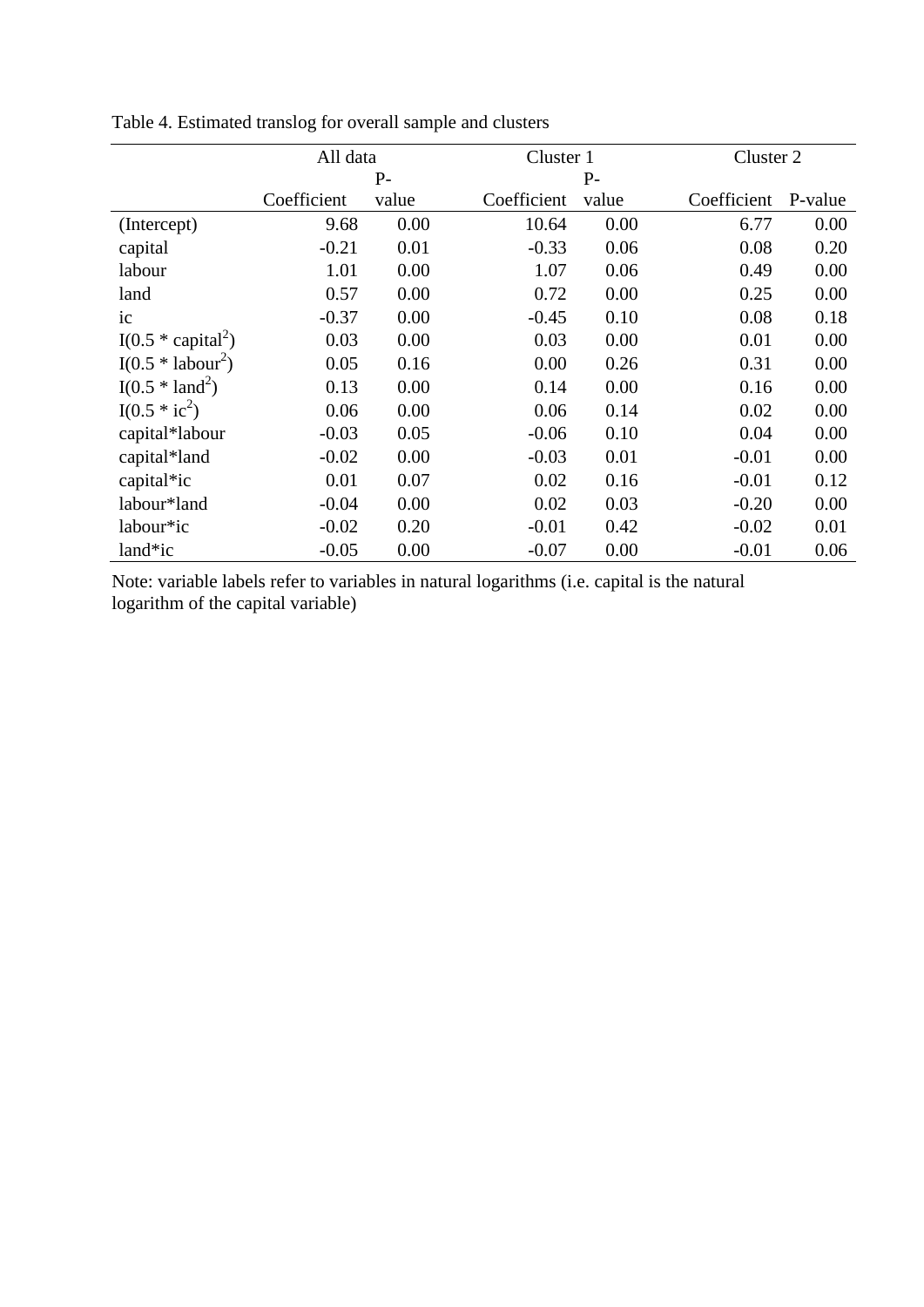Table 5 Summary statistics for the clusters

|               | Cluster 1 |        |     |         |
|---------------|-----------|--------|-----|---------|
|               | mean      | sd     | min | max     |
| Output, 000s  | 1,530     | 22,563 | 0   | 506,143 |
| capital, 000s | 472       | 2,219  | 0   | 37,216  |
| labour        | 14        | 54     | 0   | 680     |
| land          | 219       | 757    | 0   | 11,196  |
| ic, $000s$    | 763       | 9,502  | 0   | 212,143 |
|               |           |        |     |         |
|               | Cluster 2 |        |     |         |
|               | mean      | sd     | min | max     |
| Output 000s   | 225       | 660    | 1   | 9,978   |
| capital, 000s | 197       | 732    | 0   | 15,334  |
| labour        | 6         | 14     | 0   | 142     |
| land          | 306       | 1,211  | 0   | 21,565  |
| ic, 000s      | 182       | 980    | 0   | 23,479  |

### Table 6 Elasticities (own)

|                      | capital | labour | land | ic   |
|----------------------|---------|--------|------|------|
| All data             |         |        |      |      |
| Average              | 0.13    | 0.44   | 0.26 | 0.18 |
| <b>SD</b>            | 0.06    | 0.12   | 0.26 | 0.13 |
| Cluster1             |         |        |      |      |
| Average              | 0.13    | 0.44   | 0.23 | 0.19 |
| <b>SD</b>            | 0.06    | 0.12   | 0.25 | 0.13 |
| Cluster <sub>2</sub> |         |        |      |      |
| Average              | 0.10    | 0.44   | 0.40 | 0.10 |
| <b>SD</b>            | 0.05    | 0.39   | 0.30 | 0.03 |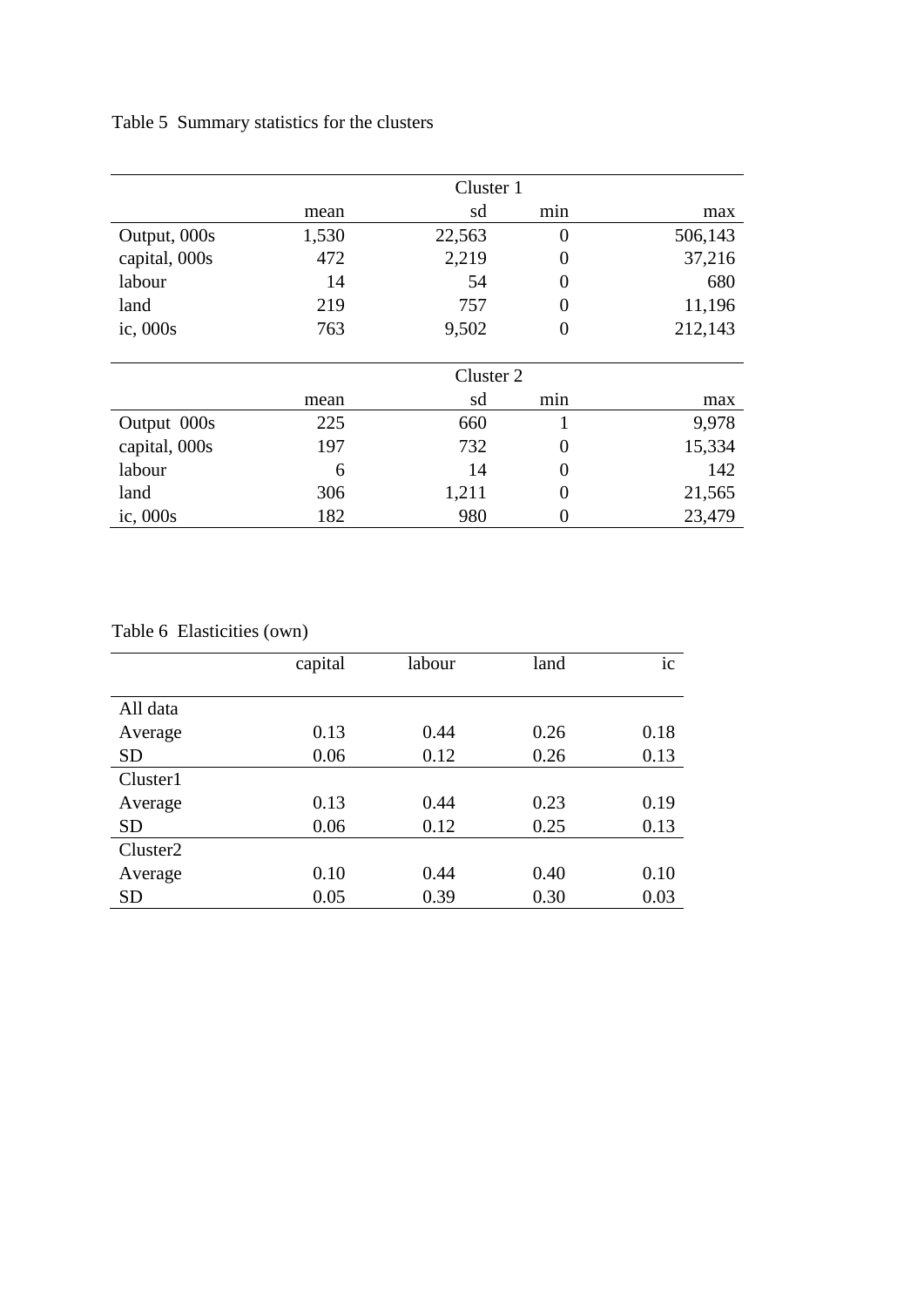



Figure 2. Effect of labour

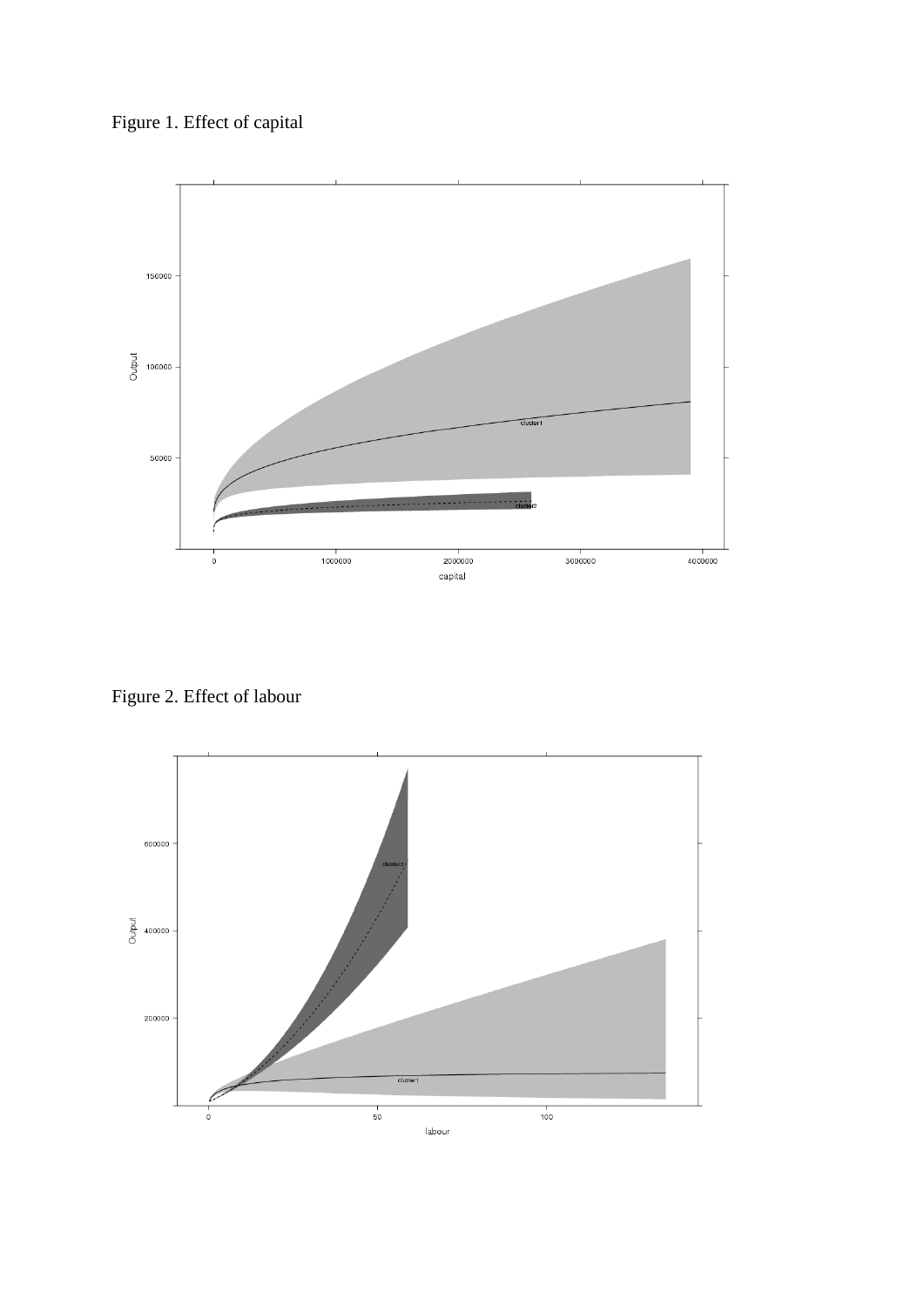Figure 3 Effect of land



Figure 4. Effect of IC

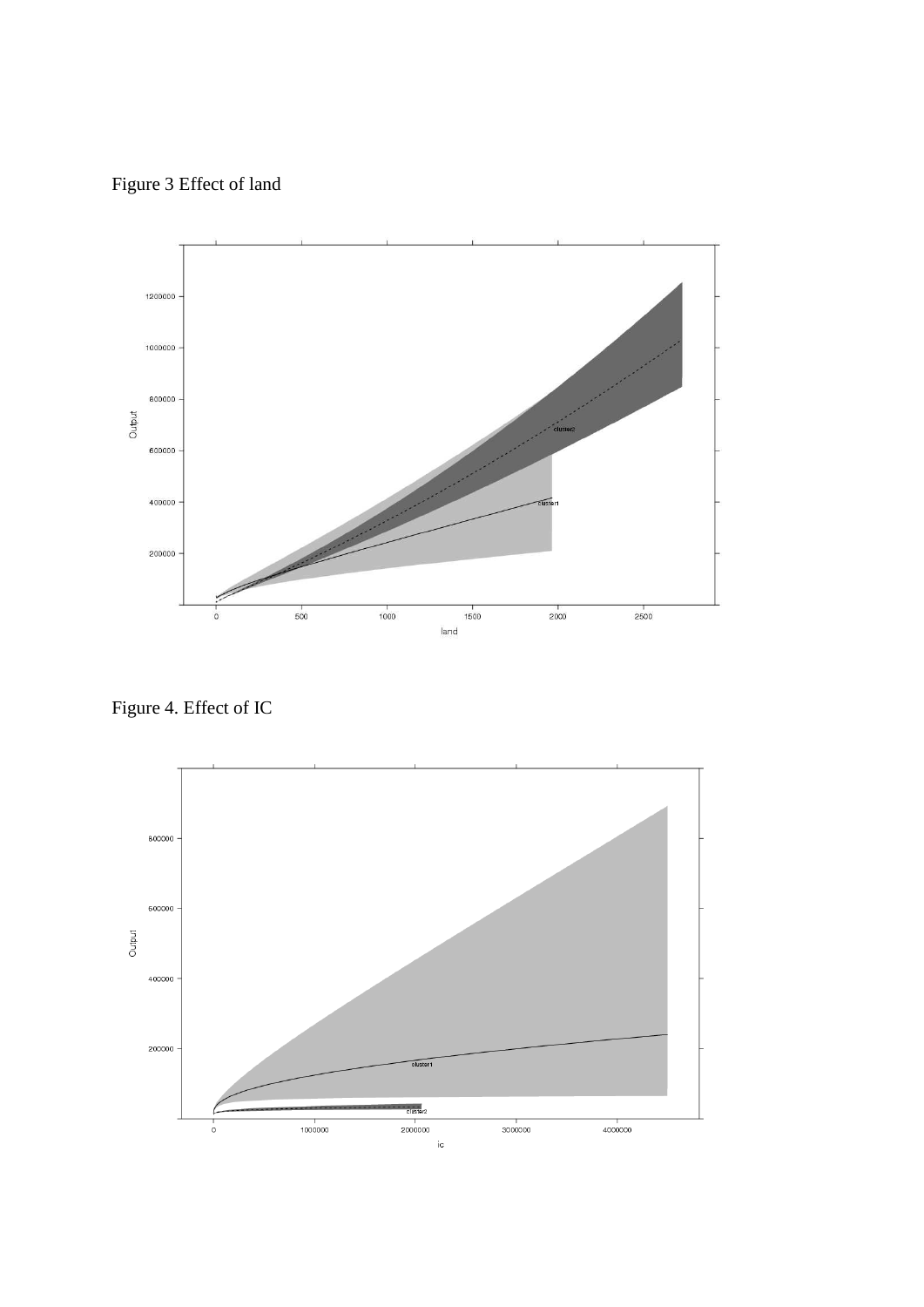Figure 5. Richness distribution across the two clusters



### **Histogram of richness**